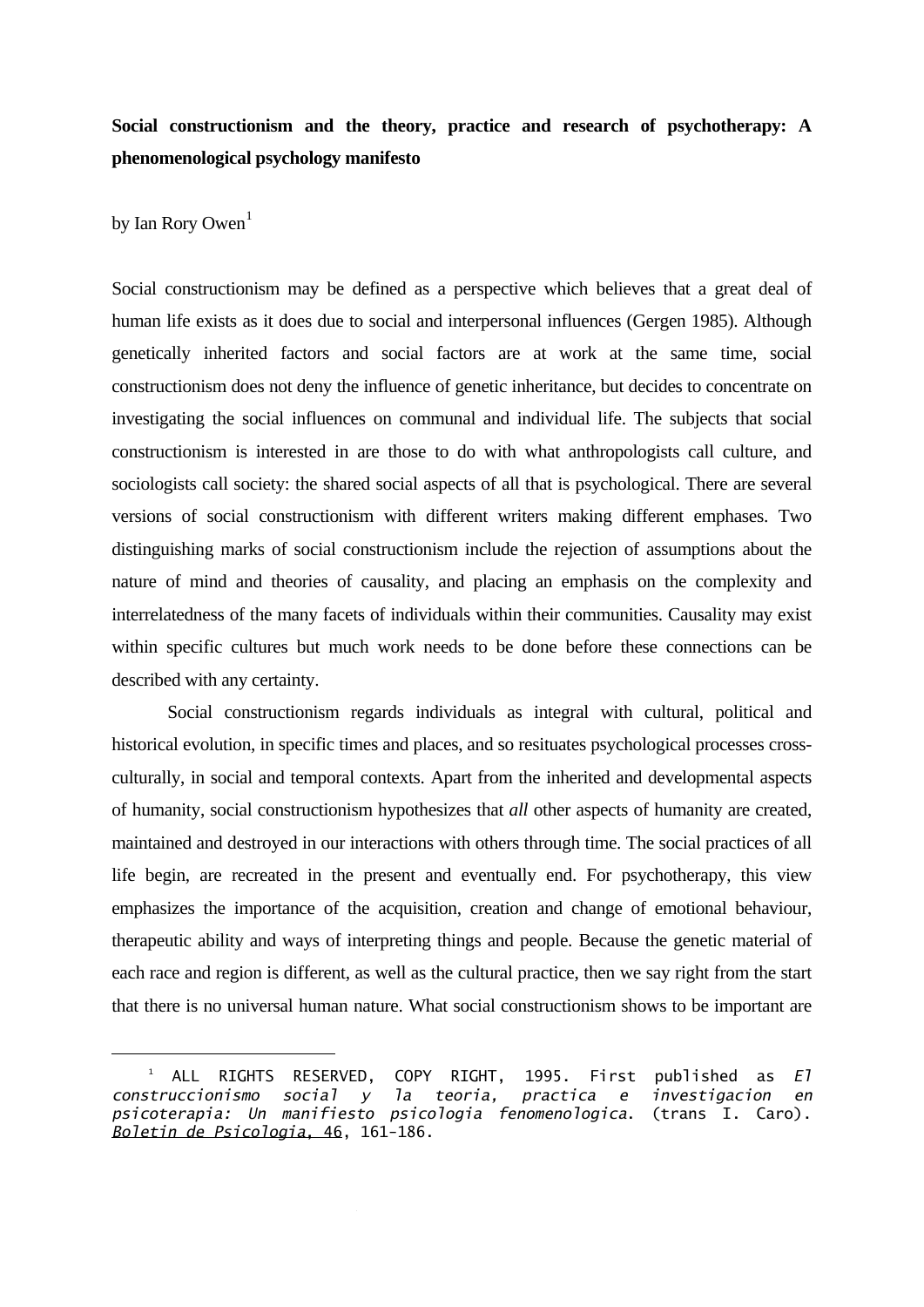the ways in which socialisation and enculturation, amongst the people we have known, plus the current influence of those whom we now know, are the most active in shaping our mutual existence with others.

 Conventional psychology often emphasizes the physiological and inherited aspects of human existence. This allegedly "scientific" psychology defines itself as the study of individual variations of mind and behaviour. Conventional psychology attributes human acts to persons with "individual" minds which it aims to objectify, measure and categorise in an "objective" manner. It also believes that it is possible to exclude the aims, values, presence and biases of researchers. Social constructionism argues that true objectivity is absent in the human sciences because all methods require one set of subjective humans to rate another set of subjective humans. So, "the tool for knowing" is inevitably subjective people themselves. As regards the community of human scientists, until a truth-claim is acceptably demonstrated to be a universal or local truth, then it must be held separate and used only with caution. However, many human scientists throw caution to the wind and put their belief and life force into provisional claims which are not shared by the whole community of workers.

 Conventional psychology contains a division between two opposing schools of thought about the truth of human nature. One we could call "groupism" which is the view that human behaviour can only be understood within its overall social context. Any individual is regarded as being influenced by the people around them, much more than by their own traits. The other view we could call "individualism" which regards human behaviour as the result of the personal choices of an individual and their, values and unique personal characteristics. These two opposing views are shared by different camps in the human sciences. Psychoanalysts, counsellors and therapists mainly take the individualism view. Family therapists, sociologists, social psychologists and anthropologists mainly take the groupism view. This paper integrates both arguments to produce contextual thinking where individual qualities and social forces are seen in parallel as a co-construction of individuals in their communities, more of this below.

 An example from the history of astronomy illustrates some key points in understanding social constructionist analysis because it clearly shows the changes in knowledge and social practices, the processes of acceptance and rejection of beliefs, that can be observed by studying the social behaviour of the followers of theories. At one time it was taken to be a fact that the Earth was the centre of the universe and that the other planets revolved around it in circular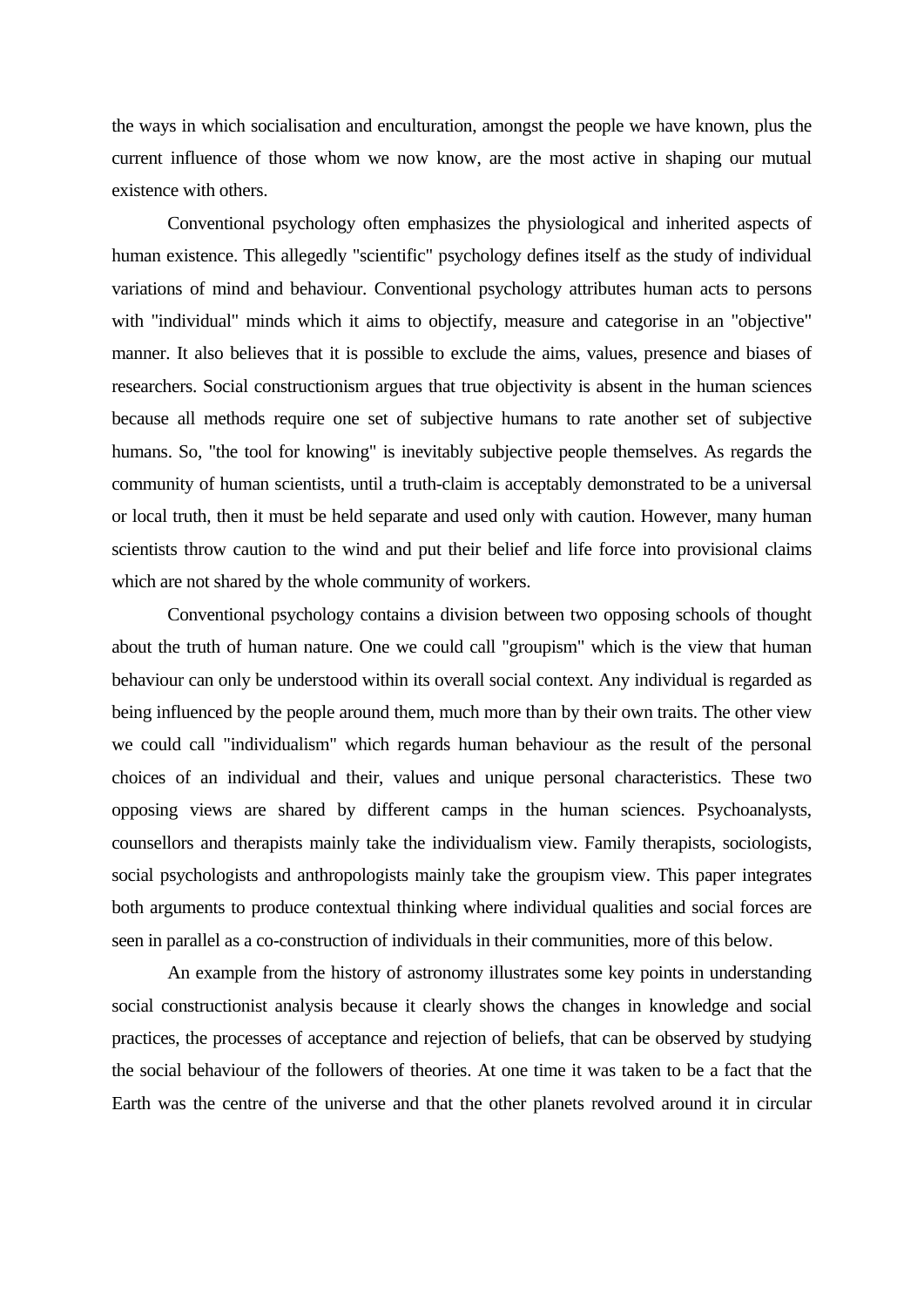orbits. In 1663 Galileo posited that the Sun was the centre of the universe and that the Earth and other planets revolved around that. His view appeared to the church and orthodox establishment as a heresy, and he was put in prison for his views. It took many years for the new theory to be accepted. The point of this example is that innovations do occur in knowledge and concomitant social practices (Kuhn 1970). It shows that people enact and embody ideas and compete with each other in trying to persuade others that their view and way of life is desirable and morally and epistemologically justified.

 Before progressing any further, a few words should be said about the importance of culture, life-worlds, "pure psyche", face-to-face being-in-the-world, the intersubjective connection that we live with others around us. For instance, a specific family is part of a culture of real socialising interactions. "Families", in general, is an abstract concept to do with kinship and blood relations. Culture, the people we know, are the main influence in providing ready definitions and assumptions, along with tautological evidence that things are truly as they are. Cultural belief and action systems are all-embracing in providing reasons, understanding and explanations for the world as it is experienced and interpreted to be. Culture defines what is permitted appropriate, normal, conforming, desirable and expected. It also defines what is taboo, inappropriate, abnormal, deviant and not legitimate. In this definition, culture refers to actual occurrences and everyday social reality. Society, on the other hand, exists in national and regional variations within a country, and is only known through representations and stereotypical essences.

## **History and overview of the approach**

Social constructionism has many roots - some are in existential-phenomenological psychology, social history, hermeneutics and social psychology (Holstein & Miller 1993, Watzlawick 1984). Several of its major themes have occurred in the writings of authors at different times and places. Giambattista Vico, Immanuel Kant and Karl Marx have all made constructionist and constructivist remarks. The disciplines of the history of ideas and the sociology of knowledge also have much in common with social constructionism. In Britain, two leading social constructionists are Rom Harre at the University of Oxford and Michael Billig and his team at Loughborough University (Billig 1991). Michael Billig's *Arguing and Thinking* (1987)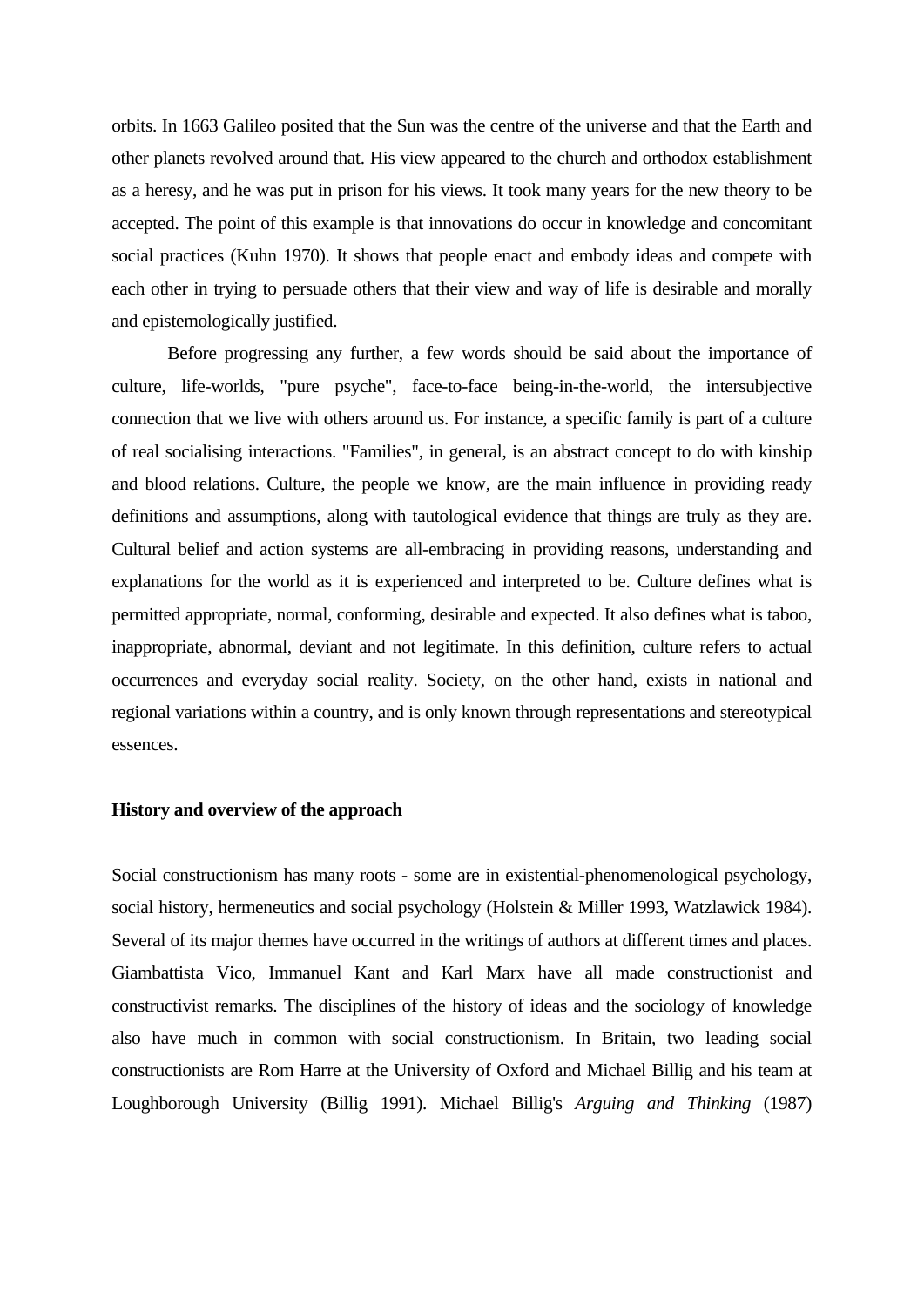concludes that attitudes are features of rhetoric. David Middleton and David Edwards at Loughborough have pointed out how history and memories are continually reedited by successive generations (Middleton & Edwards 1989). Everyday understanding is the focus of other work (Lutz 1988, Semin & Gergen 1990, Shotter 1993).

 Rom Harre has written on the social construction of personality and emotional behaviour which has touched on some of the more important implications for the theory and practice of therapy (1984, 1988). Harre has also produced a series of works on the body, individuality, social life and motivation (1985, 1991, 1993). Harre takes the work of Bakhurst on the Russian cultural-historical school of Vygotsky, Leontiev, Luria, Voloshinov, Bakhtin and Ilyenkov, as being particularly social constructionist (Wertsch 1985). For instance, Bakhurst describes a view of mind that regards the capacity to think as the ability to live in a meaningful world (Bakhurst 1991). These views challenge the orthodoxy of current individualistic psychology and the assumptions which it holds dear. Social constructionism wonders to what degree people are individual and collective, the same as others or different from them. Just because we can each say "I" and have separate bodies does not mean that thoughts and emotions are located solely within individuals. Rather, these exist *between* individuals. Humans are part of shared collective aims, values and experiences.

 A recent influence within social constructionism is to investigate the ways in which events, processes and qualities are presented and modelled in language, the discursive, which could be called linguistic analysis, as it concentrates on how descriptions of what is real are made, passed on and change through time (Edwards & Potter 1992, Grace 1987). The role language plays in memory has also been tackled (Harre 1990, Edwards, Potter and Middleton 1992, Harre & Gillett 1994). But the study of appropriate language games does not reflect the interrelation of the non-verbal relationships of humanity in connection with the possible ways of verbalizing them.

 The currently acceptable ways of talking about the mind show the linguistic representation of ontological assumptions about the nature of the mind. For instance, the mind in itself does not exist and never has or ever will. The mind, like any other concept, is created by talk from professionals and lay people as to what the mind is. The mind, as it is usually assumed to be is the receptacle for "individuality" and "thoughts". "Individuality" is a Western assumption that people are separate and unique and fully self-responsible in all aspects of their life, from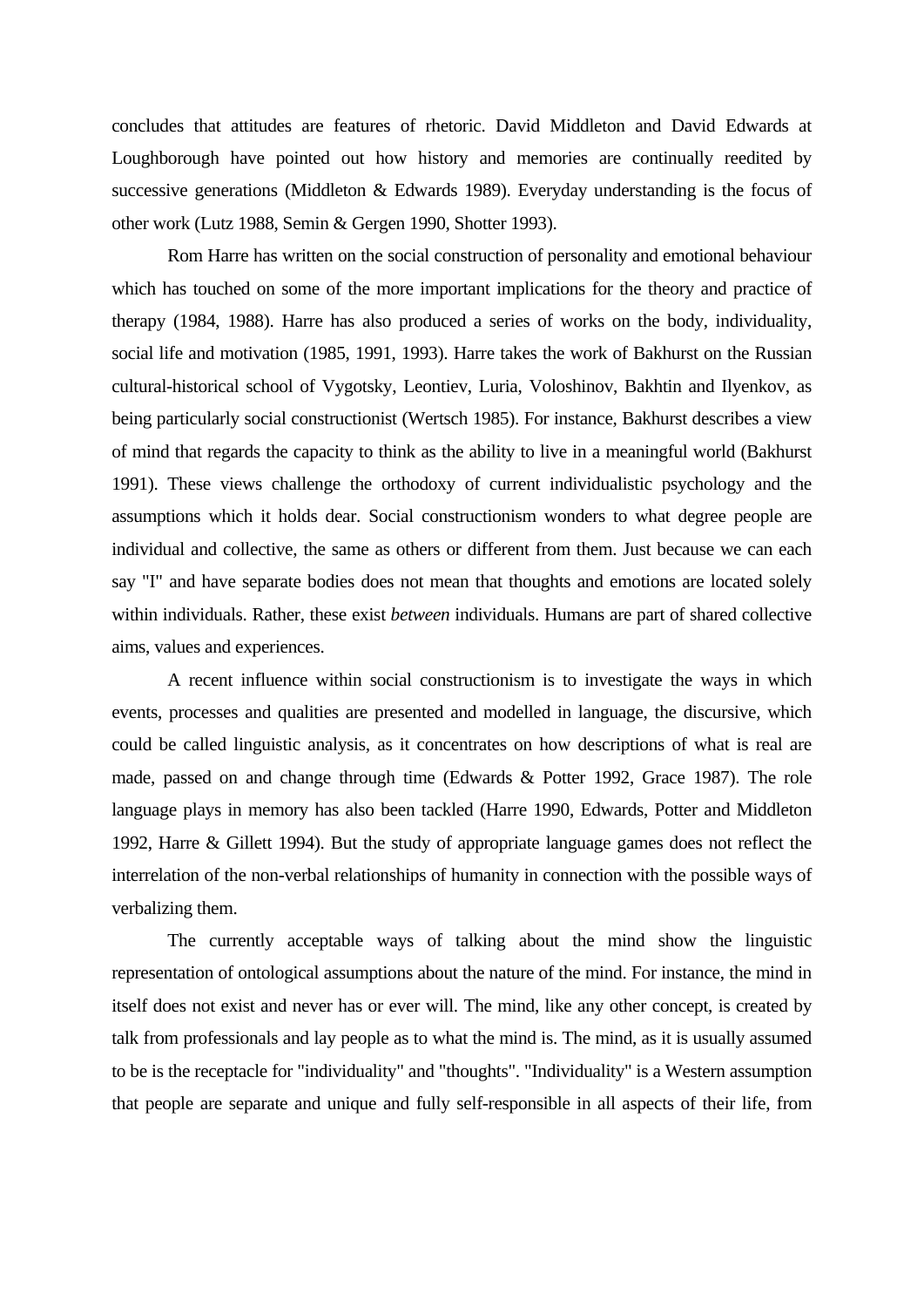catching a cold, to having children who become delinquents, or their career going into decline.

### **Intersubjective constructionism**

The particular definition put forward within these pages takes its influence from the existentialphenomenological school of thought: Nietzsche, Husserl, Heidegger, Scheler, Sartre and others. Phenomenological psychology promotes the act of laying aside all prior claims and assumptions in favour of describing how someone is experiencing, and so produces a description of who or what is experienced, which forms the basis, first of all, for an a priori analysis of the experience to be possible, which can then be followed by an empirical psychology (Bernet, Kern & Marbach 1989, 1993). Social constructionism also suspends claims and beliefs about the truthfulness and applicability of any theory, method or practice. In order to create a phenomenological science of therapy this must also be applied to therapy theories and the persons who enact them who use ideas as justifications for relating with clients. Therapists, their theories, claims, institutions, actions, beliefs and evidence are now to be viewed in a critical and sceptical manner.

 Therefore, perhaps the best name for this particular approach is to call it *intersubjective constructionism*, because what is accepted or rejected as reality, is done so not merely by different persons, or individuals from different groups, but exists between subjects and individual subjectivities (Berger & Luckmann 1966). In the terminology of this school of thought, intersubjectivity is a "ground" of human existence, something absolute on which humanity is firmly based. Another important ground for human existence is time, and the way that practices either build up or become obsolete and fall into disrepair through time.

 Therefore a major consequence of intersubjectivity is to consider what is psychological as "co-constructed". Humans are bounded by their skin and within a personal space of thought and emotion. But so much of this personal space is intimately influenced by the others around us who we have grown up with, and with whom we interact daily. This occurs to such a degree that any clear boundary of what is mine, "who I am", is intimately connected with others. In short, individuals are interdependent with others. The immediate assumptions of hard science, such as the idea of causality is refuted for the human sciences. Although causality is appropriate for modelling simple events in the physical sphere, causality and determinism are incorrect for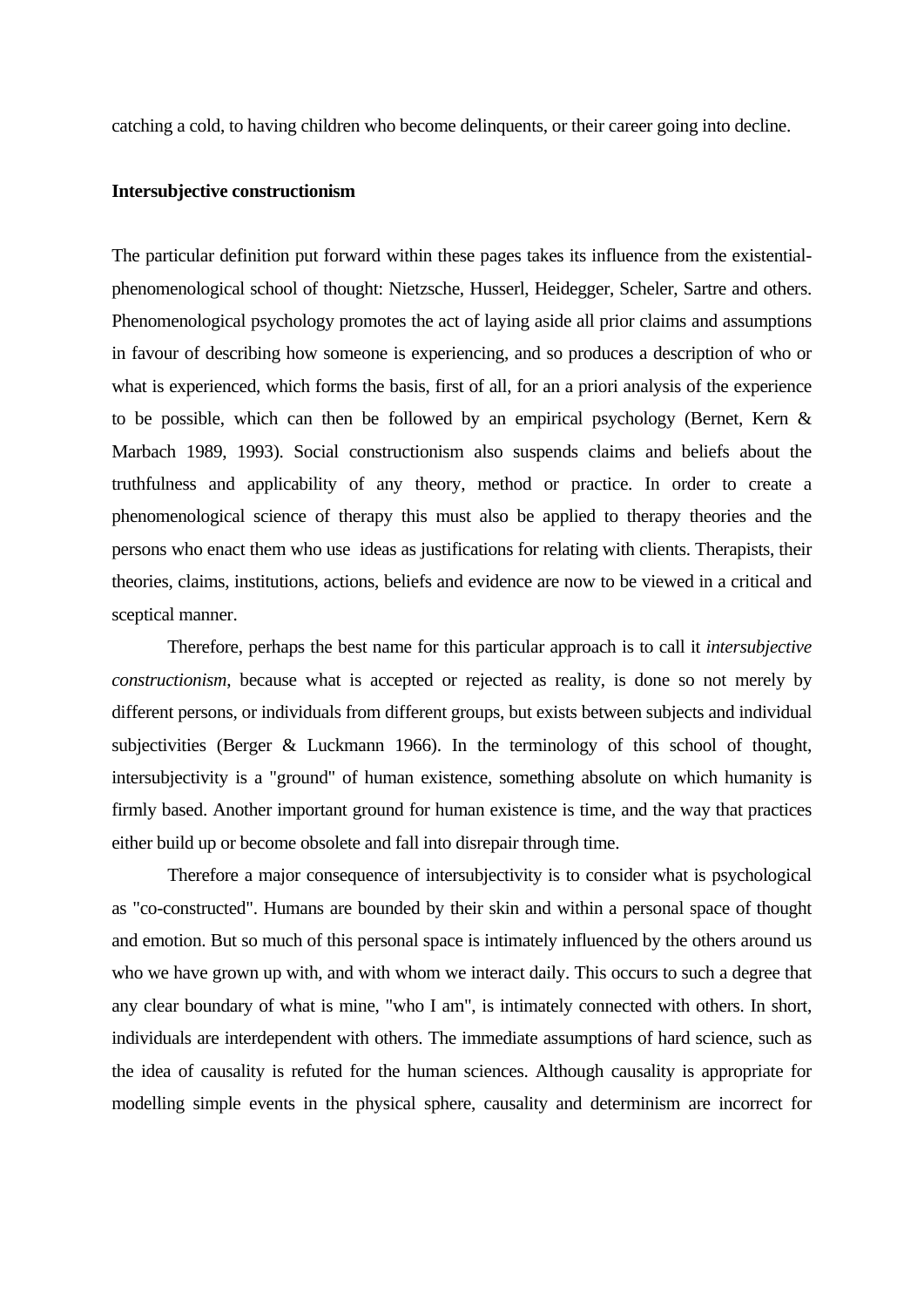hypothesizing in empirical psychology because a prior analysis of essences has not been carried out. Also, the human sphere is multifactorial. Consequently mathematics and statistics are not appropriate because they cannot model human nature which is too complex and hence indeterminate for these simplistic methods of "map making", of modelling human reality: "... important characteristics of maps should be noted. A map is not the territory it represents, but, if correct, it has a similar structure to the territory, which accounts for its usefulness...", (Korzybski 1933: 58). In other words, do not confuse theory, belief or truth-claim for real experience itself.

 Furthermore, humans can learn and change through time. They are conscious sentient beings who have choice. So if anything, choice is causation. Therefore, psychologists should study choice, value and prioritization. *No one stimulus can be assumed to create any specific response*. Simplistic linear causality is replaced by ideas of enabling conditions, co-construction and co-occurrence, where a large number of influences can be present. Some processes just happen to occur at the same time as others. The hard science approach for modelling simple inanimate things and systems is appropriate because it can carry out its project of predicting these events quite accurately: hence the success of hard science and technology in furnishing us with things. However, hard science cannot predict human behaviour, as we have minds of our own: hence the utter confusion within the human sciences. Human systems are too complex to be mathematically or statistically modelled. No more time and rhetoric should be wasted on this fruitless approach.

 Secondly, social constructionism with this existential-phenomenological bias, is acausal and believes that there is a major tension between the individual and the social, the mass of others, the ordinary crowd, the conventional anonymous they, according to whose values the majority people choose to think and live. Existential-phenomenological writers such as Heidegger and Sartre have pointed this out (Heidegger 1953, 1962, Sartre 1939, 1962). An authentic individual both needs to be like others and to get on with them - and needs to be different and individuated from the crowd by having some knowledge of what it is like to strive for personal freedom and choice. The tension which Heidegger and Sartre refer to is about peer group pressure and the social nature of humanity versus a need for individuation. In the main, people introject the being of others and so become like others from infancy onwards. Authentic individuals try to stand out and differentiate themselves. Yet they cannot go too far away from norms. Alienation occurs in both the directions of becoming an authentic individual (in losing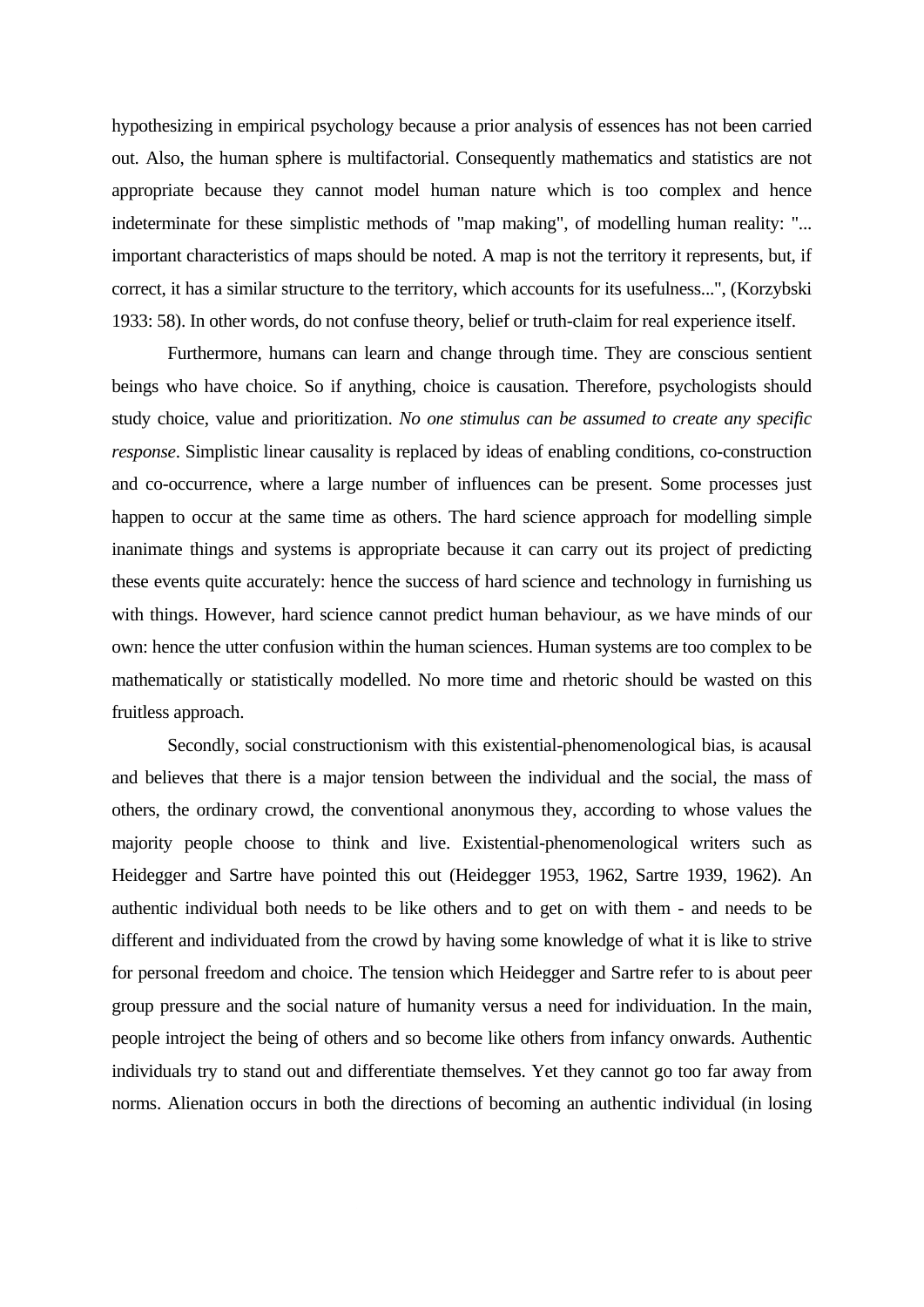human contact) or of becoming an inauthentic other (in losing oneself in the crowd).

 Another relevant existential-phenomenological theme is to regard the human being as a whole, as bodies and minds, as individuals within groups of family, culture and socialising processes (Owen 1994). Any particular faculty of what is human, such as thought or emotion, cannot be seen properly without the sum total of what is human. Specific faculties should not be split off from the total number aspects of humanity which are continually present.

 Edmund Husserl, the phenomenological philosopher of science, coined the term "pure psyche" to refer to the study of consciousness with a minimum of assumptions in existentialphenomenological psychology (Husserl 1952, 1966, 1968, 1977, 1981, 1989, 1991). Pure psyche is that which was rejected by the behaviourists. It is all that which is human, and of interest for social constructionism. The last phase of Husserl's writings was the study of the shared life-world or *lebenswelt*, the world of everyday intersubjective immediate experience that includes verbal and non-verbal aspects. The lifeworld is the final measure and ground for understanding all aspects of human civilization. It has to be retrieved from the scientific assumptions which corrupt it (Husserl 1954, 1970). Physiology, psychophysiology, neurology and the hard science empirical approach to making claims about human truths, have been started too soon, without a prior philosophical consideration of the pure subject to be studied and the methods to be used, which can capture its truths and their interrelations.

 A final relevant theme in Husserl's phenomenology for social constructionism is to try and create a return to justifiable evidence as sources for knowledge. This would be achieved by rigorous methods and reasoning which capture the essential truths of various lifeworlds. In doing this it is necessary to turn to the relation between subjectivism and objectivism in making any claim to knowledge, and to delete all unexamined and unjustified assumptions. In Husserl's approach to psychology, unexamined assumptions are held separate from the subject of research and the data produced by the researcher. A full account of methods, evidence, justifications, claims and beliefs must take place.

#### **Social constructionist theory**

The social constructionist view of therapy concentrates on socialisation, indoctrination and moral influence, the changes in meaning and ways of acting in the world that occur between therapists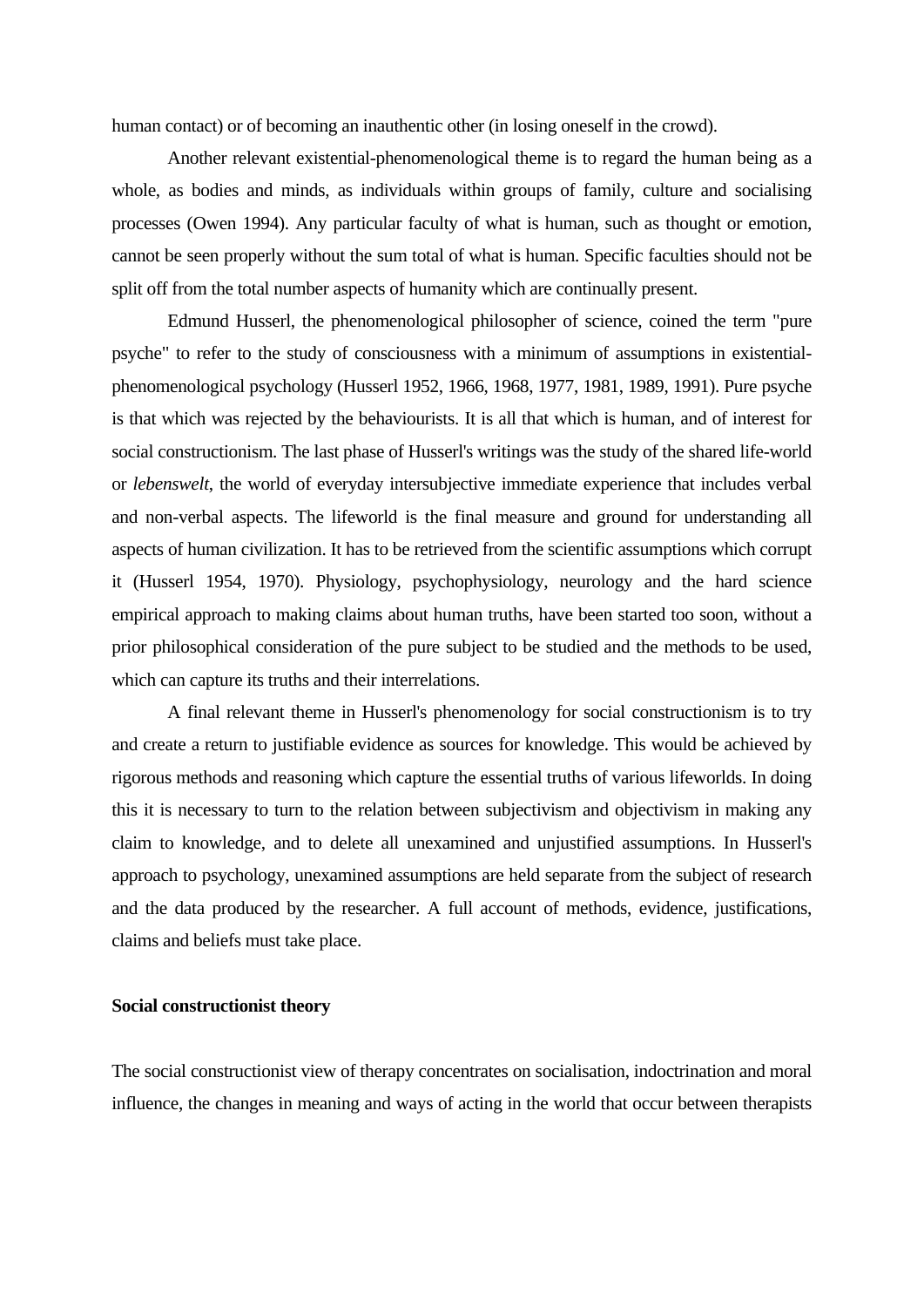and clients. Therapy is regarded as a series of face-to-face meetings where individuals from a therapy culture meet with individuals from a culture of lay persons. Therapy gives an opportunity for clients to have a new set of experiences through which they may or may not reorient themselves in the world. Any form of psychotherapy that takes in the views of social constructionism will have to modify many of the mechanical, medical and hard science emphases which are inappropriate to the nature of psychological development, change and the actualization of human potential. As this view distrusts theory and sees the members of schools as crowding together to invent a faith and enact it through defensive and market-oriented needs, then the following points need to be considered in rethinking the theory which guides actual practice. McNamee and Gergen have edited a brief introduction to social constructionism in therapy which unfortunately misses many of the main implications of the approach (McNamee & Gergen 1992).

 Social constructionism sees therapy as having multiple functions. Some of which are: a method of finding personal truth, problem solving, the reduction of anxiety and guilt, symptom removal, gaining relationship skills, reduction of alienation from self, others and society, finding reasons/causes and understanding others. The role of therapist is to facilitate clients in finding these qualities and providing as little extraneous material as possible. Although they will always overtly and covertly influence clients. In general, therapy may be a means to providing ways of dealing with misfortune, bad luck and they way things are. Clients may also want somebody or something to blame, and therapists should be wary of allotting culpability. If therapy is to be effective, then the current negative system needs to be interrupted in some way by clients, who regain potency and new life by making changes themselves.

 It may be possible to build a theory that has a minimum of reifying assumptions about clients and human nature in general. Or at least to create a theory that reduces an emphasis on the individual, in isolation from the home social context. Several of the family therapies have taken such a systems approach already. Reification could be reduced to a minimum by noting how words such as "depression" do not refer to a thing-like illness in a thing-like part of a thing-like mind. The word "depression" refers to all the social (intersubjective) processes that have occurred for that person in their interactions with others through the years. What is called "depression" is an intersubjective and historical process, including interpretation and active conscious choice, as well as more habitual and automatic, unconscious and out-of-awareness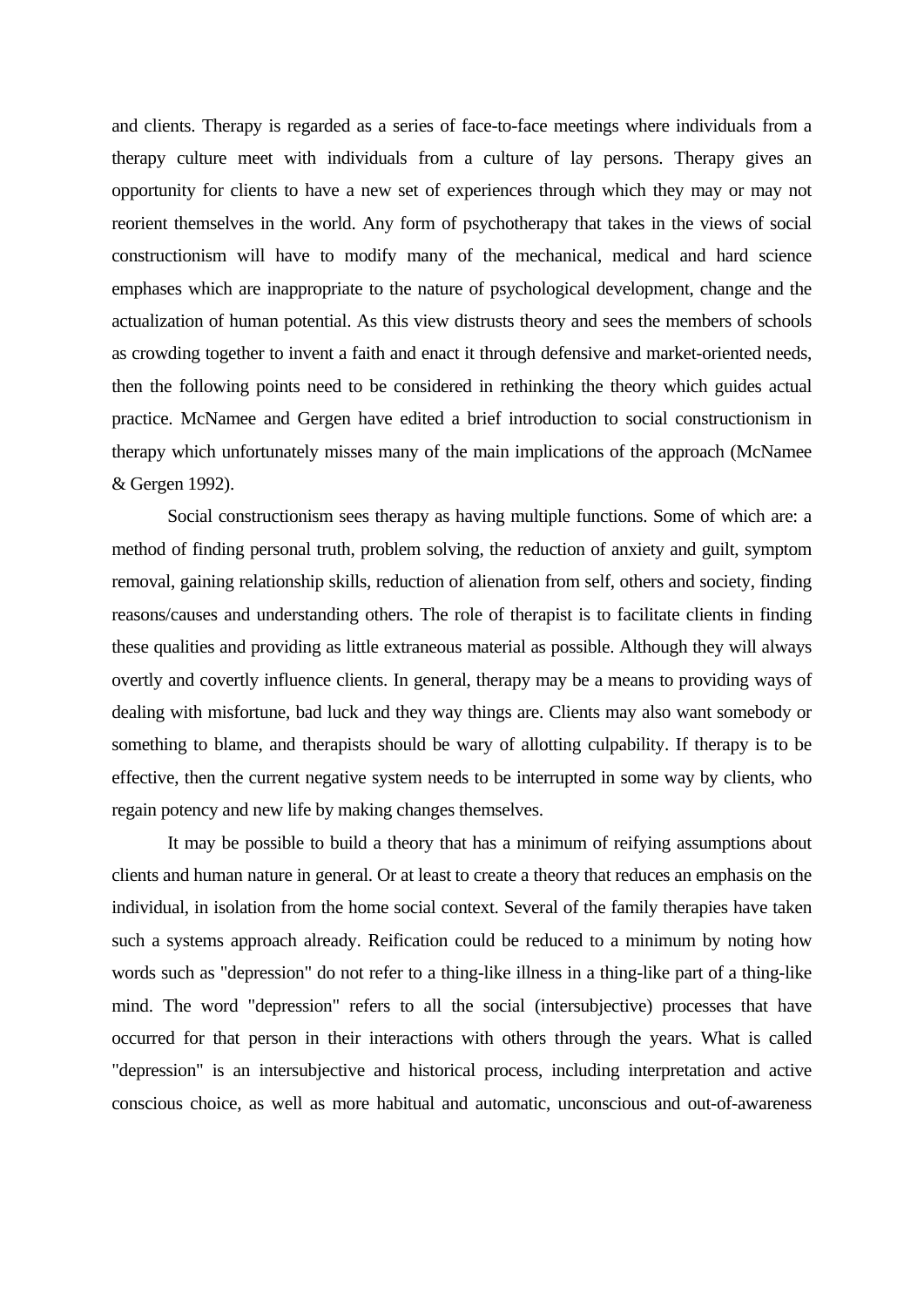choices and assumptions. These, together with the influence and actions of others, lead clients to call themselves depressed.

 The relation of social constructionism to other approaches can be seen in the first major consequence of this view for the official theories that guide psychotherapy. The cultures to which to we belong supply ready-made ethnocentric assumptions: such as cognitive, psychoanalytic, humanistic or behavioural assumptions, plus the assumptions which any person uses to get around in the world. The problem to be overcome in understanding others, whether in practice, theory or research, is one of accounting for one's own ethnocentricity and perspective, which inevitably skew the data into the categories for understanding of the researchers, away from the original categories of the others. Ethnocentricity may be defined as cultural bias where one's own culture is believed to have the only true understanding of the world, all other views are insufficient or incorrect. An uncritical prejudice exists in favour of one's own culture which produces biased views which predominate over all other possibilities. One universal fact is that we always do have a perspectival understanding of any subject. In order to attempt to see the reality of the phenomena at hand it is necessary not to impose one's own categories and assumptions. But how are we to know the other without making our own understanding according to our own categories? Often, culturally acceptable beliefs are assumed to be universal truths and can be seen as the only possibility. Two words from anthropology are particularly succinct in referring to the dilemma of making knowledge of the other. The word *etic* refers to the obscuring effect of ethnocentricity; *emic* describes the phenomenological aim of being able to capture the views of others without contamination, as they have them (Owen 1991a). Between self and other, our culture and theirs, lies all of human understanding and misunderstanding.

## **Social constructionist practice**

In rethinking the actual practice of psychotherapy, one starting point is to consider the subject of direction: whether it is ethically correct to lead or not in the interaction with clients, and if there are particular circumstances when it is necessary for therapists to lead and define the nature of the meetings into which clients have elected to take part. What makes visiting a professional psychotherapist distinct from talking to a friend, a priest or a stranger is that therapy should always be therapeutic: the best interests of clients are always at heart. The meetings should be to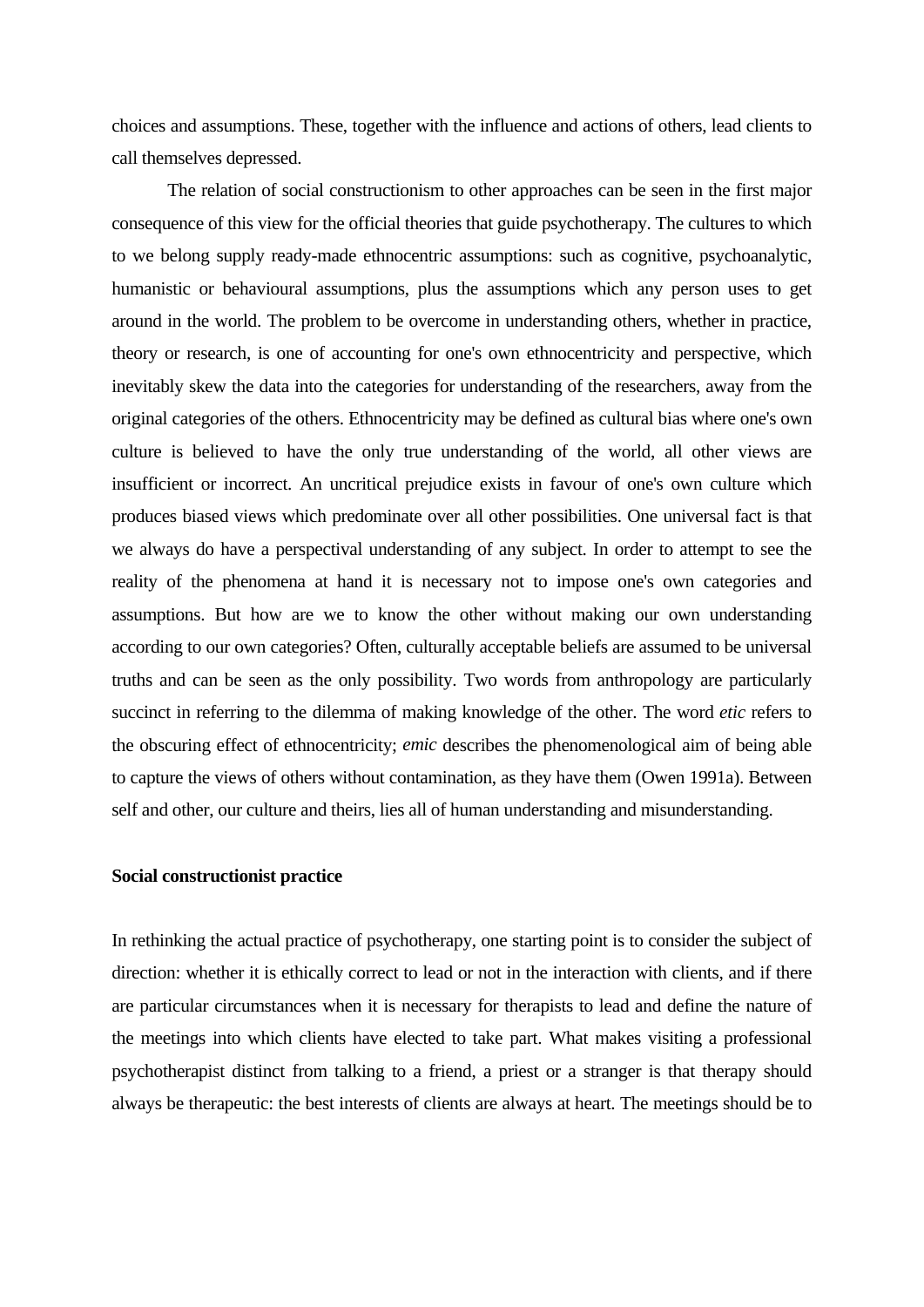the overall benefit of clients and should not add extra wounds to those they already have. Therapists must take responsibility for this primary directive by constantly bearing in mind the possible consequences of their actions and the multiplicity of ways in which they could be interpreted by clients. Of course, sessions are the co-creation of clients with therapists. Therefore, leading is appropriate in creating the conditions that each therapist thinks is appropriate in generating the minimum healing conditions for change to take place. Leading is not appropriate when clients may have extra wounds added because of your intervention. One aspect is that therapy should try to be a series of meetings in which clients may feel held and safe, that will contain their anxieties and guilt in becoming truthful about themselves. Eventually clients may come to accept parts of themselves which they may have previously rejected and this may have occurred by being accepted by therapists. So, clients learn to discover their personal truths by being honest to us first of all, in the therapeutic context, and this may influence the way in which clients are currently representing and experiencing their lives.

 Also, therapy can rid itself of the inappropriate model of hard science: Miller Mair has written about having to unlearn being a scientist in order to be a therapist (Mair 1989, 16-17). The good intention to engage clients in a therapeutic process may be utterly misconstrued by clients who may have never purposefully reflected on their own innermost motivations, and who may be speaking the truth about themselves for the first time. Because honesty and truth are in short supply in everyday living, therapy offers to supply these. Perhaps there is a case for being very clear about the nature of the specific type of therapeutic alliance we wish to create. There may be a case for eliciting the expectations of clients at the first session about what they think therapy is going to be.

 One central theme that requires attention is the mutuality inherent within intersubjectivity. For a great deal of life including conflict requires the co-operation of all the parties concerned in mutually supporting the other and their relationship with the other. Some attention has been given to a "pathological" form of co-dependency in which the weaknesses of one party coincide with the needs of another. This is only half of the story. As well as there being pathological co-dependency in which one party succeeds at the expense of the other, or both parties suffer together through mutual antagonism. There are also positive forms of interactive behaviour in which both parties succeed in achieving mutually enhancing goals. Stating this principle in another way: Human behaviour is seen as requiring the mutual supportive efforts of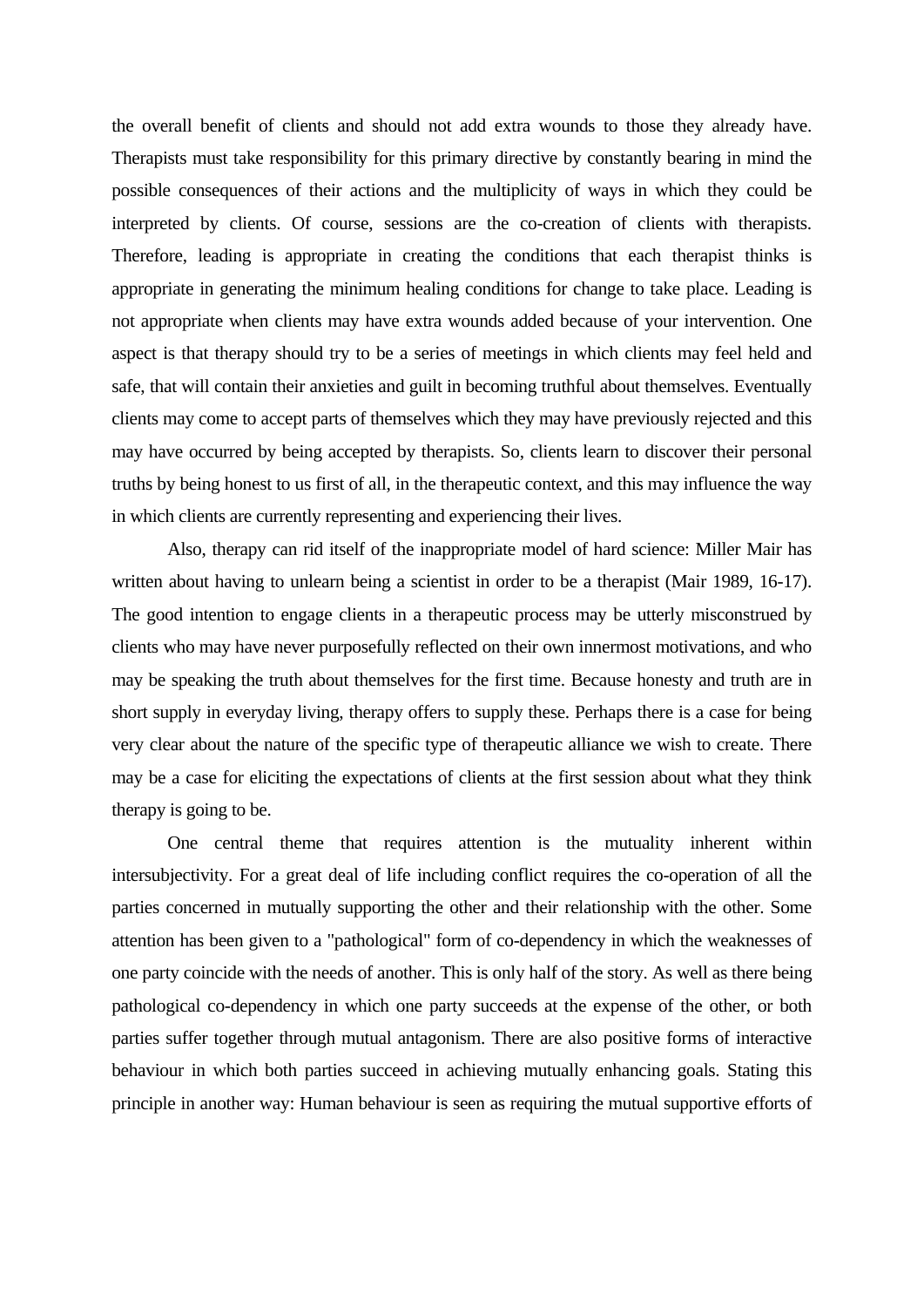others in combinations with one's own actions for intersubjective behaviour to be able to exist.

 I argue that the role of a psychotherapy training is to provide positive experiences of having gained personal development through one's own training therapy in which various truths about the local culture and society are revealed and understood in close relation to understanding one's own personal nature, habitual choices and preferences. In order to be able to offer a steady professional presence, therapists may need to have gained a real self-confidence that does not rely on repeating empty theory like magical incantations. Such self-confidence can come from having suffered and having overcome the majority of suffering. This may be enough to give therapists the ability to offer professional caring throughout a career in public service. If a few of the necessary basic qualities for therapists are to be trustworthy, dependable, insightful, tolerant, empathic and confident in their abilities, then these qualities can be encouraged through an attempt to find the truth about human nature, in the specific forms which we encounter everyday around us. On the basis of a clear view of what it feels like to have therapy, and to have overcome the anxieties of working as a therapist, can it be possible to take up a position through which we can socialise and enculturate clients into recognising how they too can find some way of reinterpreting themselves, their experiences and their place in the world and the order of things.

 It is possible that those therapists who have high standards and ideals, who are overempathic and sensitive, may have many of the qualities for being good therapists, but they may also succumb to compassion fatigue, and become burnt out due to anxiety and guilt, and not being able to live up to their own unrealistic ideals. Idealistic therapists may also suffer with anxiety and guilt by dwelling on the mistakes they have made in their contact with clients. Another of the hazards of being a therapist is that something is required to overcome the feelings of impotence at not being able to help clients in a direct manner, as a social worker, health visitor or friend could. It might also be the case that therapists might feel some guilt if their level of suffering is much less than the clients they see, whose bad luck at being thrown into their life situation seems to be inescapable and not of their choosing. Also, the possible trouble that clients could get themselves into might be another source of anxiety for those clients who may persistently choose violent or self-harming behaviours.

 Therapists have taken a socially useful role in society in becoming a member of one of the caring professions. This role had previously been taken on by priests who heard confessions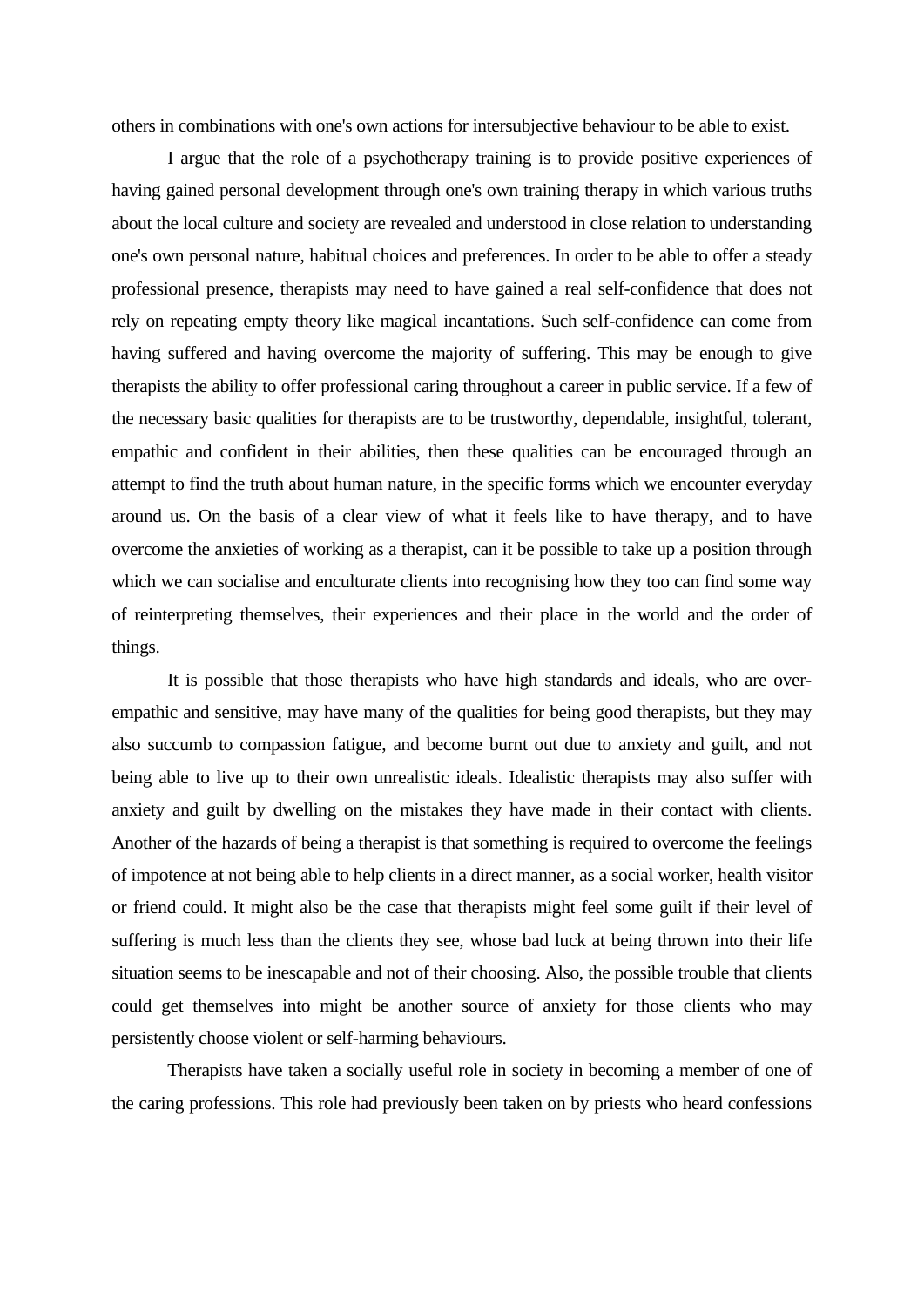and granted absolution for sins. Perhaps elders within the village dispensed folk remedies, or senior members of the family gave advice and moral guidance, or demanded that certain actions be taken. The role of the modern psychotherapist has many aspects to it. As latent human scientists we are in a privileged position because we focus on the details of the lives of clients in connection with our own.

#### **Therapist defences**

 Physician heal thyself. Physician know thyself.

Therapists are people too, and people need defence mechanisms to cope with the stresses of everyday life in positive life-enhancing ways. After criticizing causality and rampant hypothesismaking I would like to suggest a connection which has been revealed to Heidegger through his phenomenological reflections and which is shared by many therapists who are involved in intimate contact with the people of their region. The idea of defence is one of minimising pain and unpleasantness, of doing one thing x, which is preferable to y, in a preemptive manner, for minimising change and disruption. Defences help us cope with anxiety. But they can be deadening if they are too engrained.

 Also, an approximate one dimensional continuum can be suggested between relaxation and anxiety, coping and defensiveness. This approximation suggests a fundamental opposition between being *overcome by authentic anxiety*; and *tranquillized by inauthentic complacent dogmatism*. Both too little anxiety and too much anxiety are seen as unhealthy. Mutual lifeenhancing coping is health. This is where stressors are dealt with by the learning of appropriate skills which help us get about in the world in a positive manner, without the need to employ deadening defence mechanisms to keep anxiety at bay.

 If a cross-cultural approach occurs in decentering and not choosing habitual ontological and epistemological beliefs, this opens up practitioners to authentic anxiety about the true nature of what exists. When all the millions of possible cultural choices and modes of being-in-theworld are considered, might it be the case that arbitrary chaos is the pattern in human actions? All knowledge, behaviour and beliefs could be purely arbitrary, according only to what has been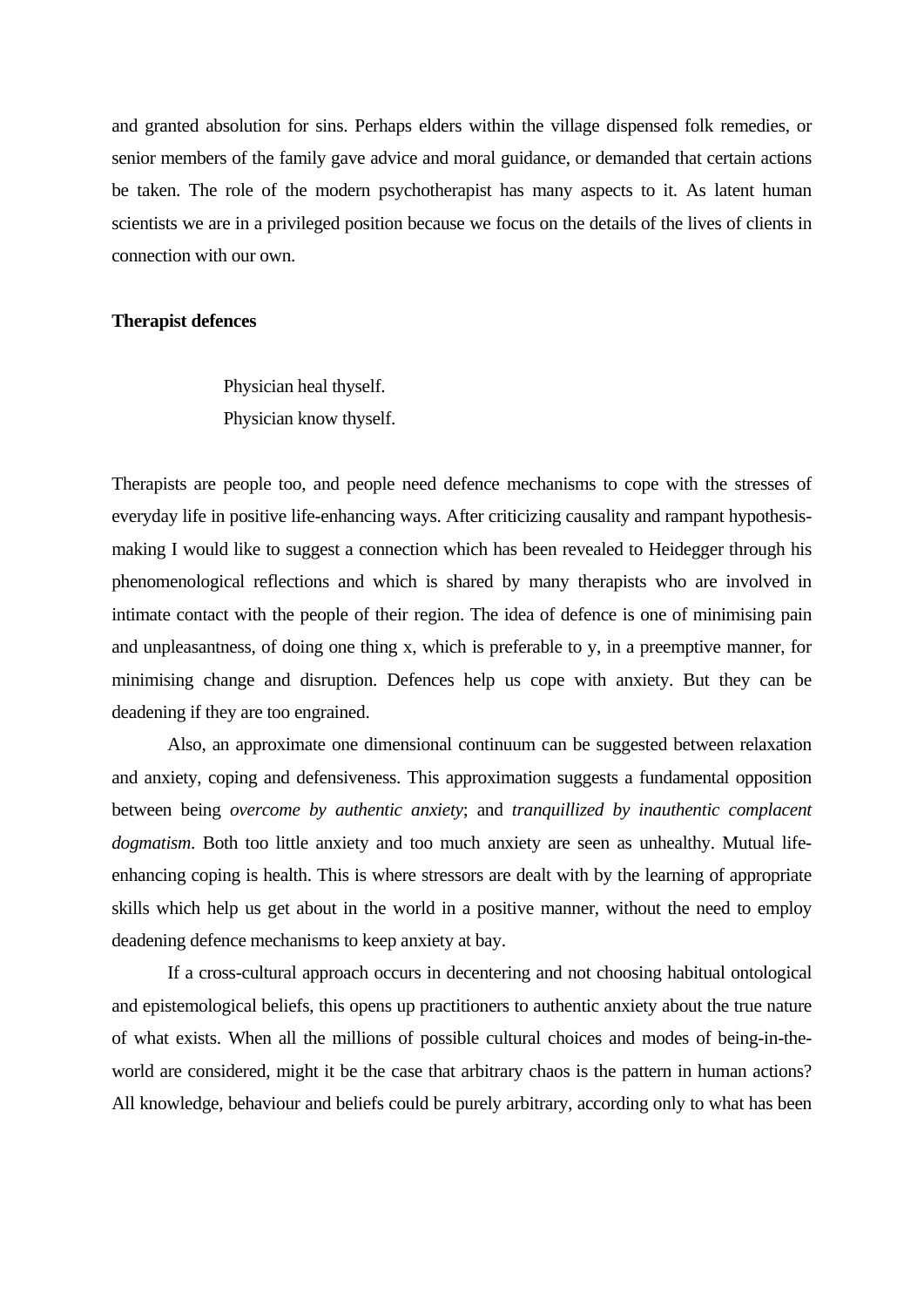agreed by the local culture as normal. The positive benefits for therapists in having a sharply defined belief system is that they can reduce their own anxiety at knowing what to do, and so feel emotionally and intellectually justified that they are doing the right thing. One of the major problems of the job of psychotherapy is being sufficiently sensitive to be open to the pain and confusion of clients, which may include not knowing how to respond. A certain professional distance is required to reduce being open to one's own confusion in considering what might be the best way to proceed. The possibilities of how clients might construe our words and deeds can be anxiety-provoking. Therefore, dogmatism serves a defensive purpose in trying to remain free of anxiety in the face of real unknowns about the truth of a particular client, their life situation and the nature of humanity in general.

 Another way of reducing anxiety in a primitive and obsessional manner is to employ magic, ritual and superstition. When no evidence or logical scientifically-proven connection can be found between cause and effect, irrational, non-scientific procedures may provide comfort because they are traditionally approved ways of resolving the situation and achieving legitimacy. These practices give a chance to be connected with others in a justifiable and sanctioned manner. For previous generations this century there was little social or geographical mobility, and the correct moral order was strictly defined by state, church and one's immediate social context, who frequently would not let family members step outside of the expectations placed on them. In the modern world where there is anomie and so many competing choices of lifestyle, we can see magic and superstition arising as defensive myths contrary to the unknown, complexity, and the many choices open to us.

## **Social constructionist research**

There have been a number of attempts in a similar vein to try and re-orientate psychological research methods along more qualitative lines (Salmon 1992). The main problem in the human sciences is ethnocentricity: that the etic values of researchers are preferred and used to describe another set of persons, whose way of life maybe totally different. This situation is compounded because both subjects and researchers act differently through time and according to how they interpret their situation. Social constructionism acknowledges this, but from the traditional view of "scientific objectivity", qualitative research methods appear as radical and non-scientific.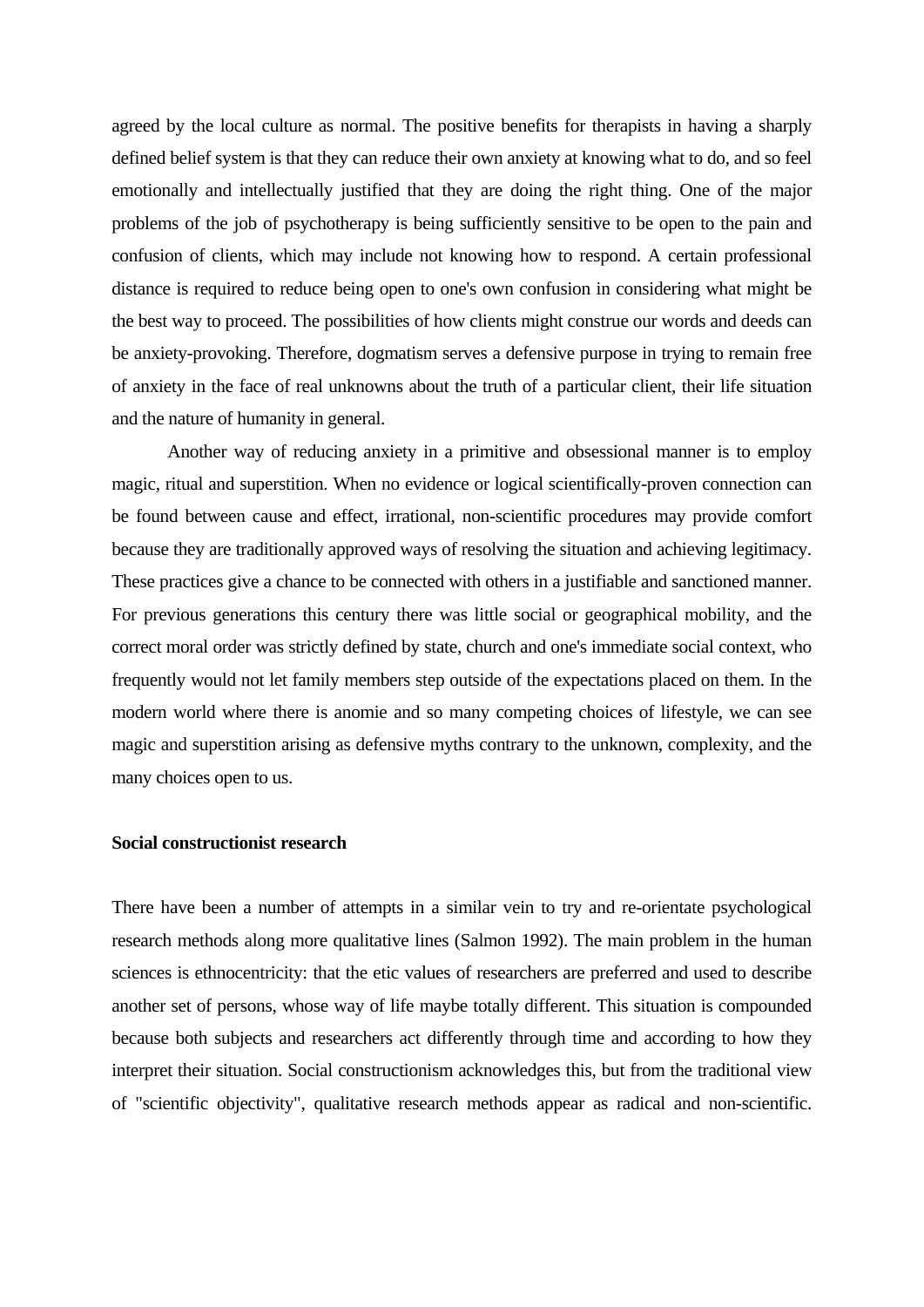Research into the processes that occur within individual or group psychotherapy is hindered by the conventional reifying concepts and practices of the researchers (Orne 1962). A social constructionist approach to psychotherapy research would have to invent for itself a qualitative approach to study meaning change, and changes within the home social contexts of clients, that are descriptive, rigorous, and try to understand and capture the emic essences of the processes as they actually occur. For instance, this would then be able to indicate how close or distant therapists should be in their manner of relating to clients. As regards the conventional measures of therapeutic efficacy, then it must be said that symptom removal and problem solving are not necessarily measures of the effectiveness of therapy. Coping, coming to terms, feeling better despite no change in circumstances, increases in insight and empathy, and a better social life are also measures of positive therapeutic change.

 One researcher counted 460 psychotherapy theories in 1986 (Goleman 1986). What is the significance of this proliferation and divergence of thought? Also, just how much cohesion is there within any one school? If an individual therapist is considered, does he or she strictly enact the theoretical principles of his or her preferred school with any accuracy? For instance, if we imagine "100 strict Freudian analysts", do they actually do the same thing with each client? Or, is it more likely that they each meet with particular clients in their own specific way, in their own reading and understanding of what it is to be a strict Freudian? Does it matter if therapists of the same school do not adhere to precisely the same principles? What are the core principles and boundaries of the role of the therapist? These 460 sets of theory to guide practice could be an object for research themselves. For instance, some practitioners see their concepts and beliefs as being more real than the clients before them. One of the problems with holding theory too dear is that the particular reality of clients becomes distorted, so that their meanings and nuances become lost or impaired, and sometimes become destroyed or corrupted in a destructive manner for them.

## **Choice, value and motivation**

Another part of the discussion to which social constructionism contributes is to ask to what degree people have free will. A major subject is trying to ascertain how people can want to do or not do things that are within easy reach of others, when they have no apparent handicaps or skills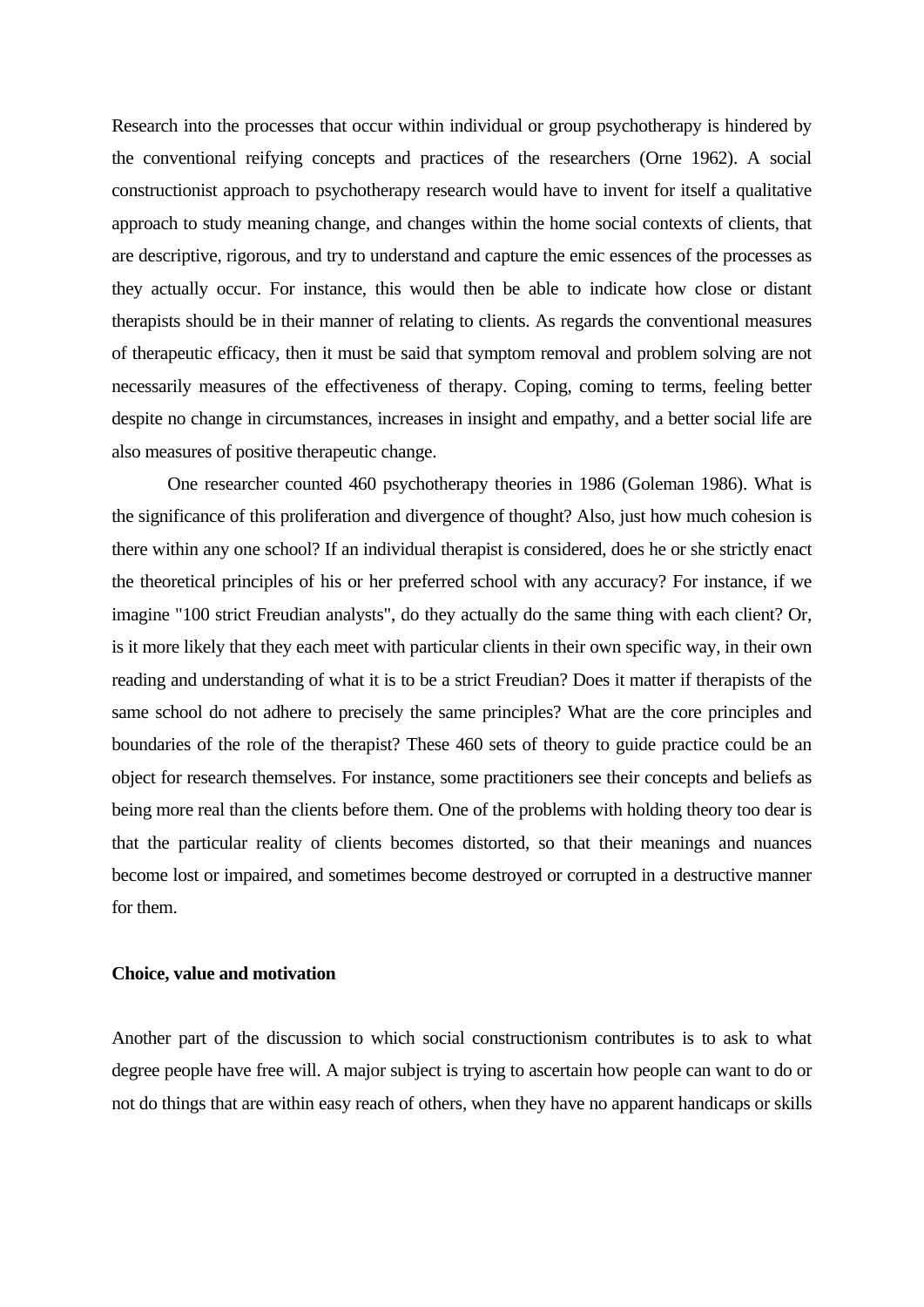deficits. In inquiring into the nature of what stops clients satisfying themselves, in the way they want to, it may appear to others that some illogical behaviour or excuse is being entered into which is inappropriate to how the situation could be negotiated. What this discussion of the experiences of being able to choose to change falls under the headings of wanting to change; being not ready to change; wanting to change but not wanting to take the necessary actions to change; and wanting to change but not having the prerequisites for that change to be enacted.

 In brief, existentialism says "change what you can and accept what you cannot change". But what can we choose? And what can we not choose? What do we choose *not* to choose? Why do people live as they do and not make other life choices? Clients are different from those who decide not to have therapy, in so much that clients have decided that they want to change and they want things to be better. Those who do not come for therapy have decided that they are not ready for change. Those who start therapy but find that therapy is not right for them, decide that they would rather stay the same, rather than take a risk in changing the status quo in which they are currently participating.

#### **The nature of health, illness and the cure**

A social constructionist view of the processes of psychological, physical and relational healing is to concentrate on the meanings that stereotypical roles, behaviours phrases and gestures may have. Neurotic reactions are seen as being inappropriate to the situations in which they occur. The nature of neurosis is such that the irrational can be used as a guide for action, thought and feeling. Neurosis can also be classified as inauthentic as it is not about being true to one's self or others. The alienated, disowned and misunderstood nature of one's own preferences and motivations, which can be a part of neurotic experience, needs to reconsidered by clients in reevaluating themselves in the sessions.

 Neurosis and positive mental health stand in relation to each other, in relation to the local culture and its social, moral and semantic orders. Positive and negative also stand in relation to deciding not to change, or wishing to change through meeting with a therapist. As the immediate local culture, the people who we currently know face-to-face, and who we have known, are believed to be the main influences in this approach, then all matters, words and social practices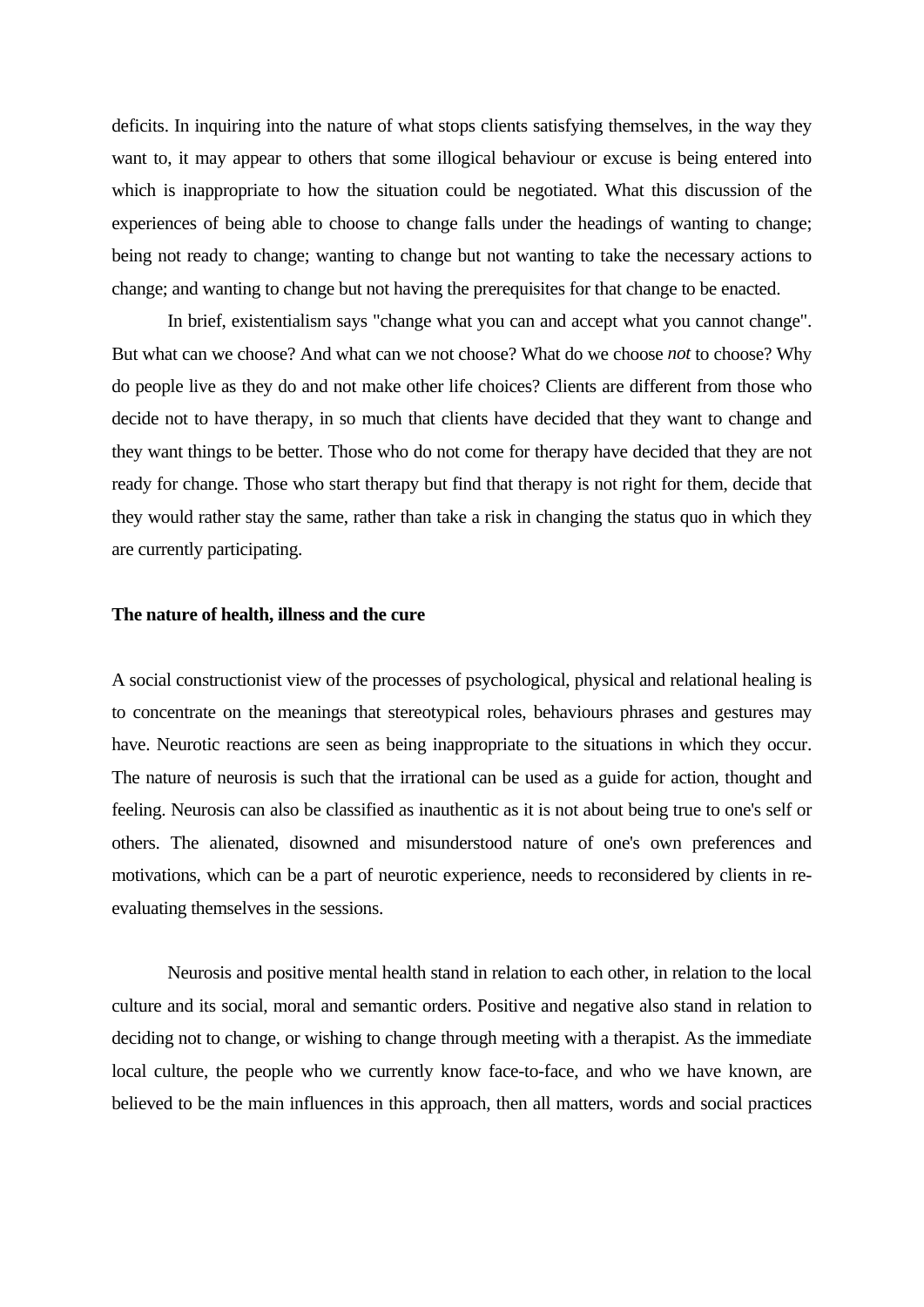are grounded by these intersubjective experiences. Psychotherapy has several aims and performs various healing functions. Neurosis can also be viewed in many ways. Conventionally it is seen as a lack of flexibility in terms of action in the world, rigid habitual choices and the lack of new interpretations of the nature of self and others. Along these lines, therapy is therefore about helping clients see more than their current view, and so enables them to make freedoms for themselves which are harmonious with their home situations. The discovery of a new personal identity is the possible discovery of an identity with others in which clients can grasp their potential, for becoming more than who they are at the moment. People often come for healing due to their anxiety and guilt, or not being able to negotiate through a disagreement they have.

 Medical anthropology is particularly relevant to the social constructionist approach because it takes into account ethnocentricity, attempts to be rigorous and uses descriptive methods. The social constructionist view of neurotic syndromes and their associated healing practices is to see them as an integral part of the local culture (Hughes & Simons 1985). The "culture-bound syndromes" are the result of cultural and inherited characteristics. The cultural component of culture-bound syndromes are contagious psychic epidemics where neuroses as learned and taught behaviours spread through families and generations. Medical anthropologists and sociologists have done much to show the meaning and relational aspects of all types of healing in their cross-cultural perspective (Helman 1990). James Dow, a social anthropologist, proposes a theory about how meaning-laden symbols, words and events are transacted between clients and therapists in all forms of healing (Dow 1986). He suggests that healing is created in either of two forms. Either therapists directly manipulate the symbols of clients and so create new meaning and combinations for them. Or, therapists attach their own symbols to the symbols of clients in order to create a healing experience.

 The medical anthropologist Moerman discusses how symbols and placebo processes play a part in medicine and his views have direct parallels for therapy (Moerman 1979). He concludes that the construction of healing symbols is in itself a healing force. He views healing as a symbolic process which causes placebo reactions due to the power of socially-created faithhealing and meanings. Prince, on the other hand, comments that Freud and other writers have viewed physical and emotional imbalance as the attempts of nature at self healing (Prince 1976). Prince does not dismiss interpersonal healing effects and emphasizes the role that belief and placebo effects can play. In thinking about how healing occurs in the process of faith healing in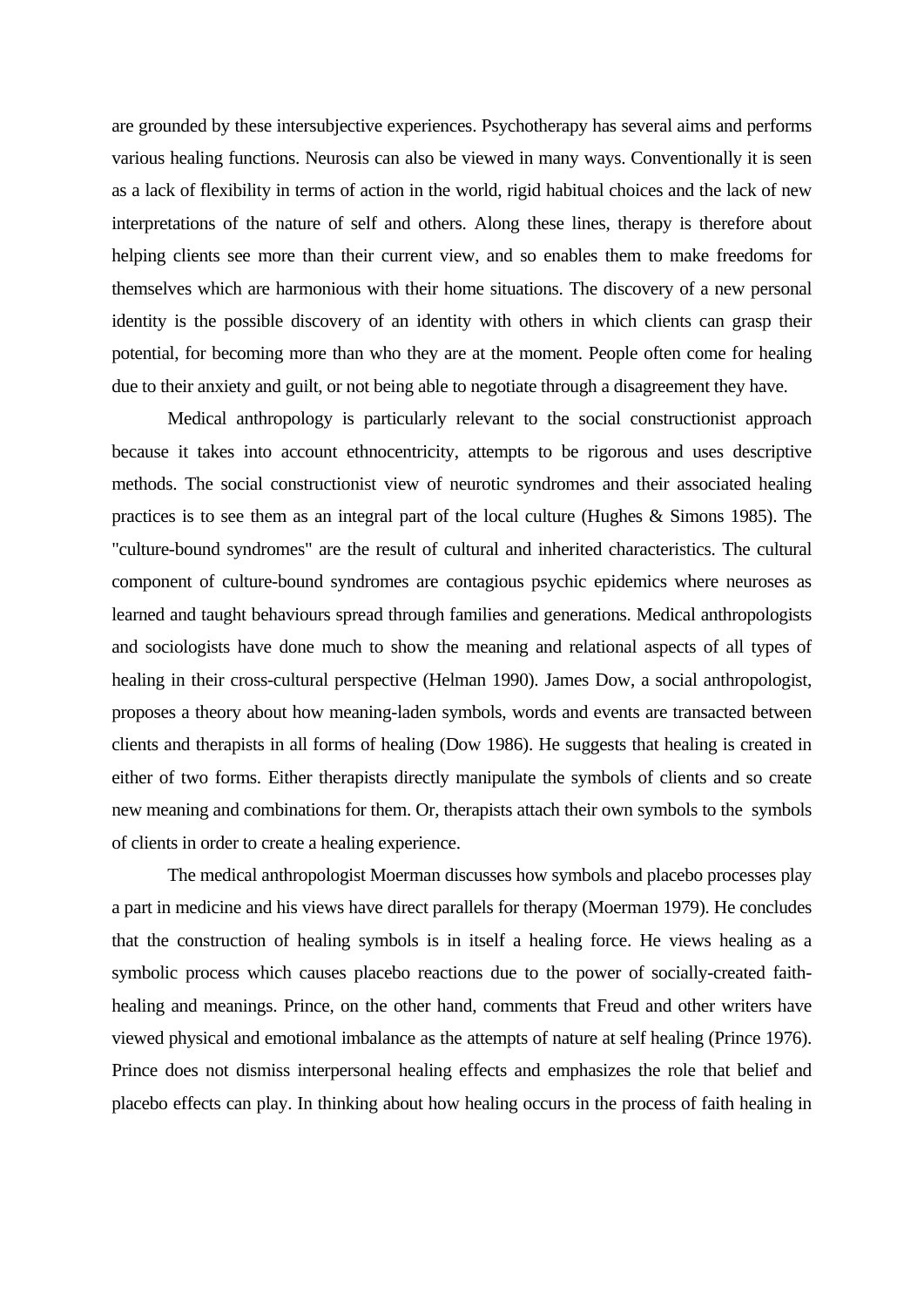Christian Science, Wardwell points out that in creating a new interpretation of self and reality, the old reality has to be denied, and the new one affirmed (Wardwell 1973: 80). Littlewood and Lipsedge have put together a theory of healing which sees the events that takes place along the dimensions of identity, interpersonal power, meaning and relationships to core values and to those around us (Littlewood & Lipsedge 1987). They believe that neurosis is a felt lack of personal power which is attempted to be overcome through a refusal to conform. Therefore, neurotic behaviours are employed to show deviance and dissention. Psychotherapy is the means of successfully enabling clients to regain power, find new meaning and a new place in their culture.

#### **Sources of meaning and identity creation**

After consideration of the work of these medical anthropologists, I am inclined to give a few thoughts on the consequences of trying to step outside one's own culture to come to such a place where the general processes at work within healing maybe seen. The relation of "acting out" to "working through" seems to be related to core values which motivate any individual in making their "choice of neurosis". Indeed, if that is a correct representation of this relation. Also, work needs to be done in finding the minimum necessary and sufficient conditions for positive change to occur. Once this is done the job description of therapists can be made clearer, including working out the most effective ways of engaging clients into therapeutic processes. This research works from the ground upwards, from the nature of neurosis and healing in themselves.

 One practical consequence of being a therapist is to consider that all people are neurotic to some degree. Good mental health is being able to minimise one's degree of neurosis and to work within one's own personal limitations. Therapists and lay people are fallible and may make genuine unwitting mistakes. But therapists should not be too fallible, and should have achieved some degree of change and expertise in human existence in all its forms. Also, probably nobody has had a blemishless childhood and nobody can provide perfect parenting for their children. Indeed, if one were to be perfect, life would be bland as there would be no light and shade, no depth of understanding that working through personal suffering and extending one's capabilities that personal change provides.

Once the ground of therapeutic intersubjectivity has been investigated, then the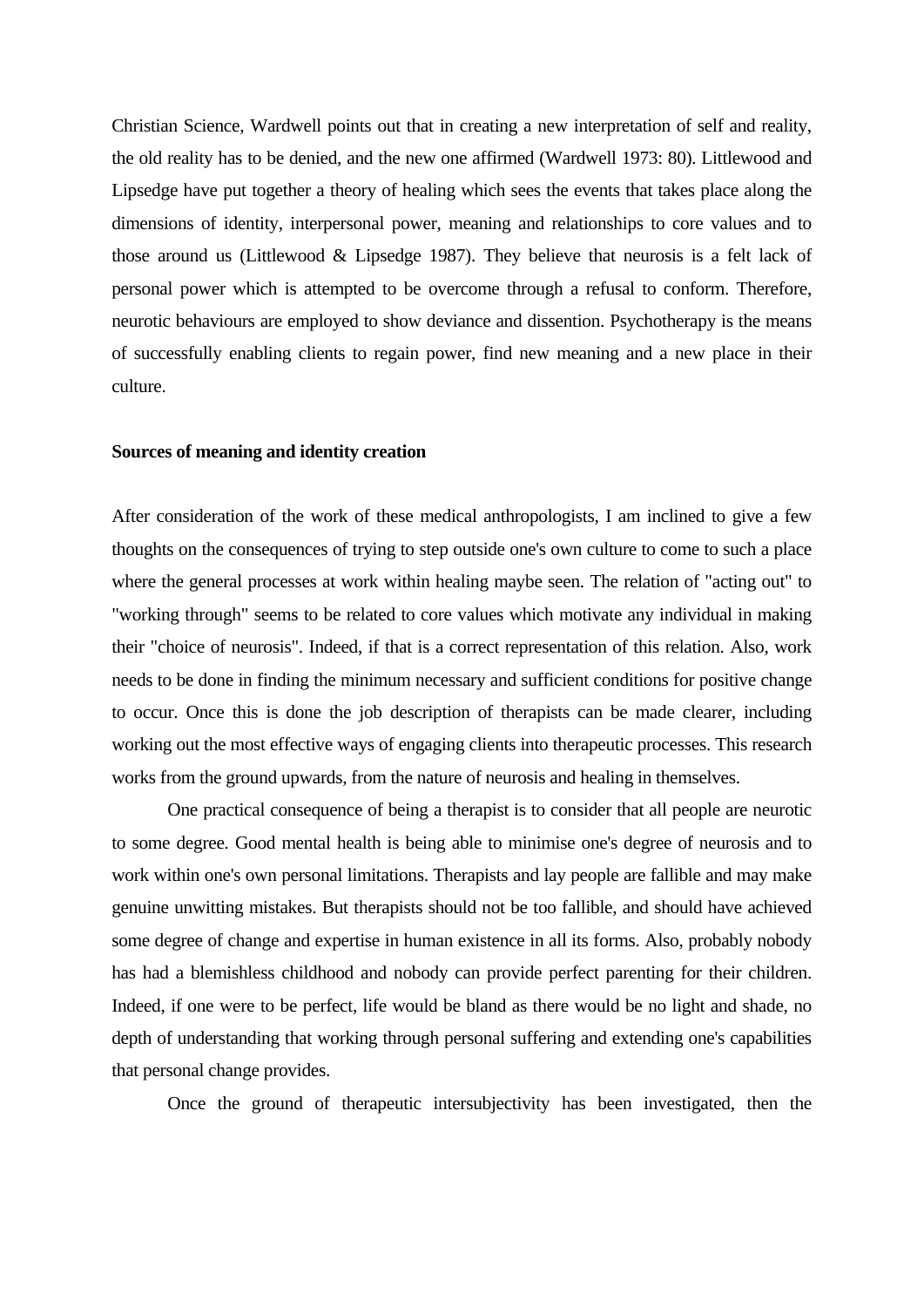dimension of temporality, the lived experiences of the passage of time can also be investigated. Temporality gives rise to changing interpretations which accumulatively add up to a sense of confusion, due to the ever-changing appearance of objects and relations. This changeability within human experience has been called alienation. Due to the effects of multiple experiences at different times, and the relations between now, and any experience past or future, an impression is given that the objects of consciousness are constantly changing: There are different interpretations of self and other. Temporality gives rise to differing interpretations of human identities. Furthermore, this effect of change also occurs in relations to all objects. The consequent effect of temporality can be called "splitting". One consequence of these shifting patterns and interrelations needs to be discussed with reference to psychotherapy and everyday living. Temporality is important because sometimes, conflict can arise between short and longterm perspectives. A discussion of alienation and de-alienation in Western society is also required.

 One of the major implications of the social and intersubjective way of looking at the processes of either becoming neurotic and less neurotic, is to study the links between the meanings and identities that accrue from shared ways of living and acting with others. In the beginning of this century, tradition, church and state laid down clear definitions and social practices by supplying ready-made meanings of suffering. The answer to the question "why am I suffering?" was readily given by a shared belief in original sin, the impurity of womanhood, or the privileges of the upper classes. However, this century has seen unprecedented social and technological change which has thrown the previous boundaries for personal choice and action into confusion. The rapid rise of anomie and social change have made previously taboo lifechoices more acceptable. Prior traditions, certainties and securities have lessened. The increase in authentic freedom that is available to most people, however, may also require an increase in defences to prevent the realisation of freedom and its inherent anxieties. This may be a possible explanation for fascism and racism: that at times of financial, technological and social and personal chaos, clear boundaries are preferred to the riot of real choice. When money and jobs are scarce, then social boundaries become increasingly important as methods of exclusion are employed to keep out foreigners and blame outsiders for social ills.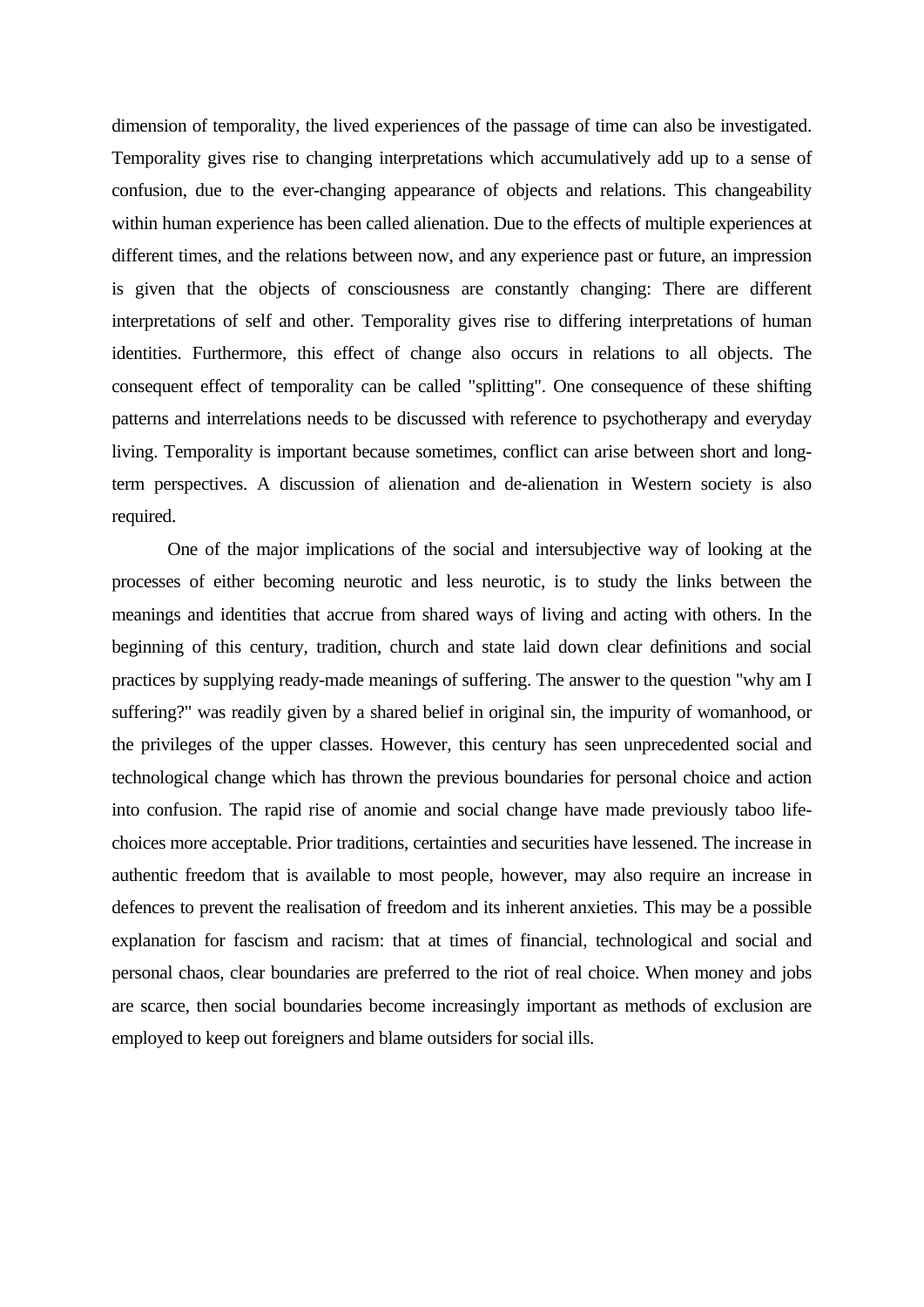#### **Future developments**

By way of concluding this paper, we now have a perspective for looking at the history and evolution of the social practices and institutions that have filled a psychotherapeutic role, within different cultures and at different times. The shaman, priest and village elders have previously filled meaning-giving, socially restorative roles. Magical beliefs, ritual, and methods of moral indoctrination have been used to change dislocated neurotic dissenters into healed persons within the local culture. Psychoanalysis, behaviourism and the cognitive approach still have the assumptions of hard science. Social constructionism sees the hard science assumptions as being inappropriate for making a basis for interacting with clients and providing healing. The styles of providing therapy need to be radically overhauled according to a wider consideration of what is ethical and effective in sessions, so that individual practitioners from different approaches may become more effective. If therapy is to have a philosophical, sociological and hermeneutic basis - then theory, practice and research needs to take on-board some of the points indicated by social constructionists in trying to understand cross-cultural perspectives on meaning and identity, morality, faith healing and placebo response in therapy. Below, I list a few points by way of finishing this paper which point readers towards the work that lies ahead for this social constructionist/phenomenological psychology approach. This approach starts with (1) the creation of emic research methods which try to capture the true nature of the local culture/pure psyche. (2) The methods only investigate pure psyche, the intersubjective meeting place of the individual and the social, and by "factual interpretation", try to find the a priori essences of the therapeutic processes themselves. (3) Theory to guide practice can then be created to orient individual practitioners. (4) Research comes in again to check that research methods, theory and practice are on target in delivering what is required. This second attempt to compare the results with the intended aim also checks the relations between the original aims, nature of the pure psyche, methods used and the results obtained so far.

1) The phenomenological approach within philosophy is used to turn theory and practice towards fundamental aims and first principles. What usually passes for reality is not just socially constructed, but *intersubjectively constructed*, as it requires the efforts of individuals and the communal in an on-going process where self and other interact in a complex manner. Any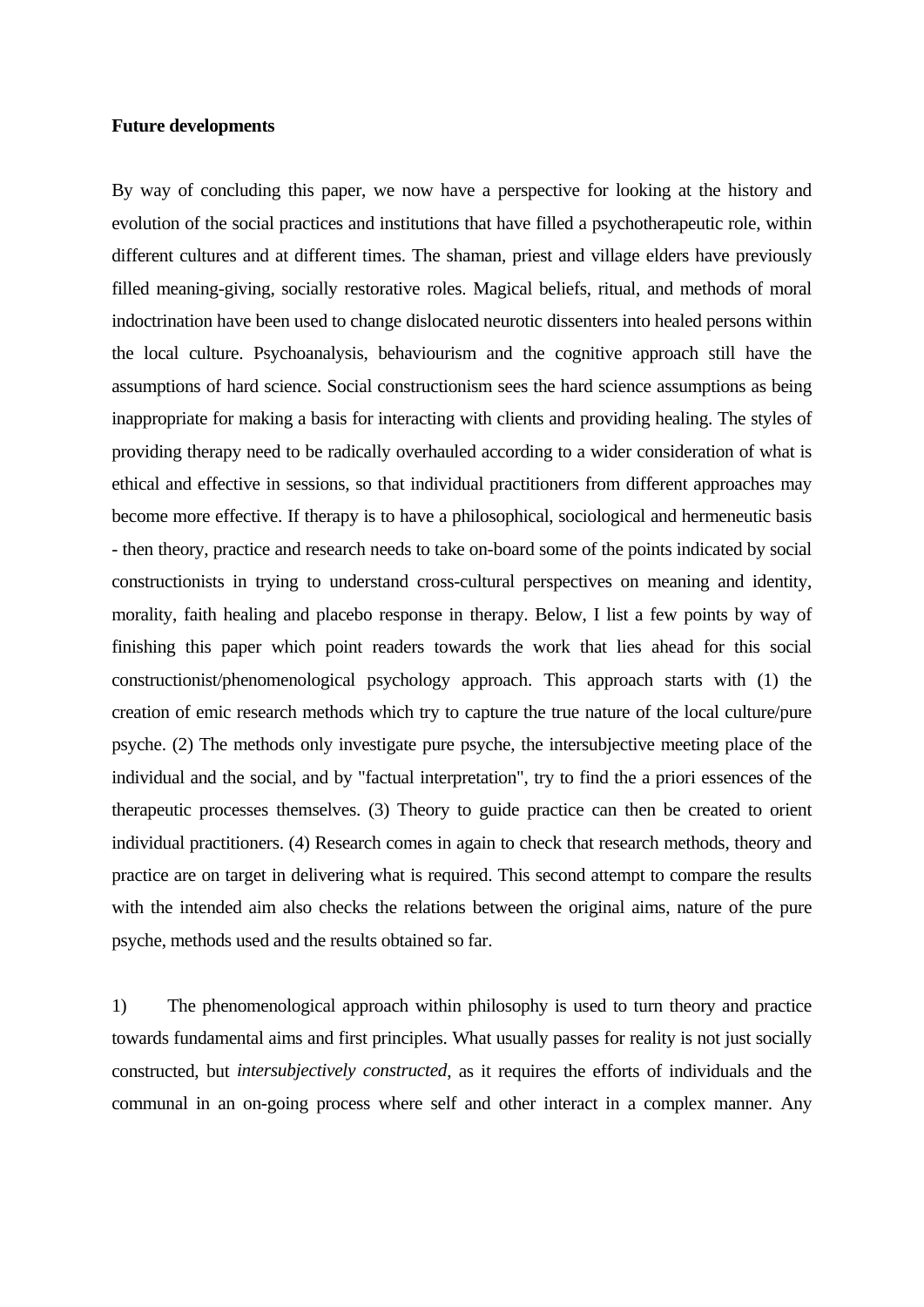intersubjective relation is seen as interpersonal co-influencing where each party sends multiple messages to the others. Because self and other are in continual action and reaction, any study of humanity is also the study of self and human world, self and culture. The concept of culture invokes the core sense of intersubjectivity.

 Phenomenological philosophy can be used as a guiding principle to reorient theory and practice. In particular, phenomenological analysis can be used because it seeks to be minimise ethnocentricity and aims to be all-embracing in its attempts to find truth and describe the ultimate nature of processes, ideas and people. Also, philosophy is taken as a relatively value-free model for mapping out therapy and human problems. Firstly, ideologies are based on and assume a metaphysics. Secondly, ideologies do not exist in isolation from the people who act them out. Therefore, ideas and people give permission for the creation of certain interpersonal practices to occur.

 In a similar way, the subject of knowing anything or anyone becomes an entrée into both client and therapist views. As all aspects of living and knowing are interrelated, a beginning has to be made, and that can be done by putting the subjects of methodology and knowing first. The link to the subject of truthfully knowing being, ontology, is also important. Knowing and being are two facets of metaphysics that are brought together in the eternal quest of philosophy to be able to discern truth. Another subject for study is what can be regarded as adequate evidence and justification for acting in the world. Also, the subjects of accurate insight, knowing oneself, and accurate empathy, knowing others, are of central importance. The anthropological terms emic and etic understanding are useful in explaining this phenomenological aim.

2) Each culture provides its definitions of normal and abnormal, health and illness. The concepts of culture-bound syndromes from cross-cultural psychiatry is useful in relating individual experience to that of the local face-to-face culture. A counterpart of culture-bound healing can be posited to describe how clients maybe successfully reunited with the mores of local culture in a positive and meaningful way. These points are brought together into a new emphasis for understanding the meaning of life, and how people interpret their lives and themselves differently. The processes of hermeneutics need to be commented on in an effort to describe the nature of changes in the meaning of life. A very broad notion of illness, health and healing needs to be taken which emphasizes the aspects of meaning and social functioning. The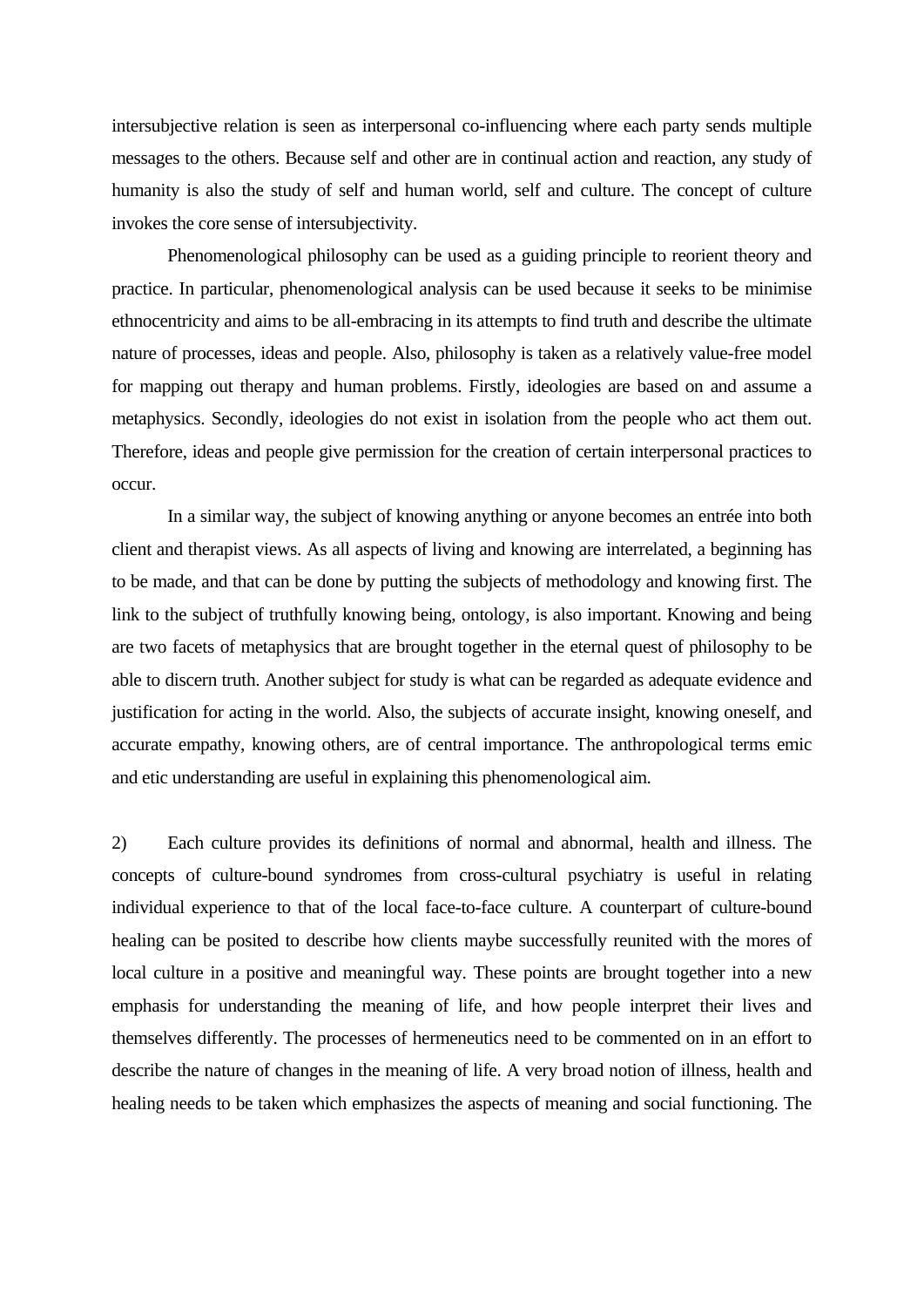relation between health and illness differs within pluralistic societies, and cross-culturally between different societies. The many assumptions of what constitutes good and bad health need to be examined and discussed.

 The life-worlds of Western societies become a focus in an effort to attend to the general ambience that creates the personal psychology and interpersonal relationships within a specific culture. Also, life outside of the West needs to be commented on to make an informed comparison to what we take as normal and acceptable. Because psychological methods usually focus on the events within one assumed culture, this makes traditional psychology inherently limited and ethnocentric: neither does it account for multiethnic situations where peoples from different cultures live in close proximity. Like so much in culture, psychotherapeutic practices are built on assumptions. Each aims to move clients from illness to health, so the nature of each assumption needs to be investigated.

3) One organising principle to be borne in mind is to discuss the relation between theory and practice, and the consequences of the multitude of psychotherapy approaches which now total at least 460. Theory guides practice, but many of these theories are quite contradictory and are founded on mutually exclusive principles. Is this profusion good or bad? Does it reflect the real choices of individual therapists? Should the number of therapies be converging in their views and practices or diverging? This large number of therapies produces a confused overview of the total sum of aims and methods of therapy, as there is little overall clarity or agreement. If psychotherapy were personified it would be a multiple personality in which each separate school disliked and distrusted the others, even though they may never have met.

4) Practice and research can be commented on in the light of learning from practical experience: both formal academic research and personal research into one's own practice and supervision. Learning from experience in ways which are positive change the ambience, the cofelt empathy in which we live. A guiding aim is to be "scientific" in such a way that it fits humanity. However, as psyche is neither constant between contexts of person, time and place, nor predictable in its changes, methods need to be created which can incorporate sameness and difference. Practice can be compared and contrasted via the perspectives of cross-cultural psychological research. This is research into the essences of psychotherapy in a social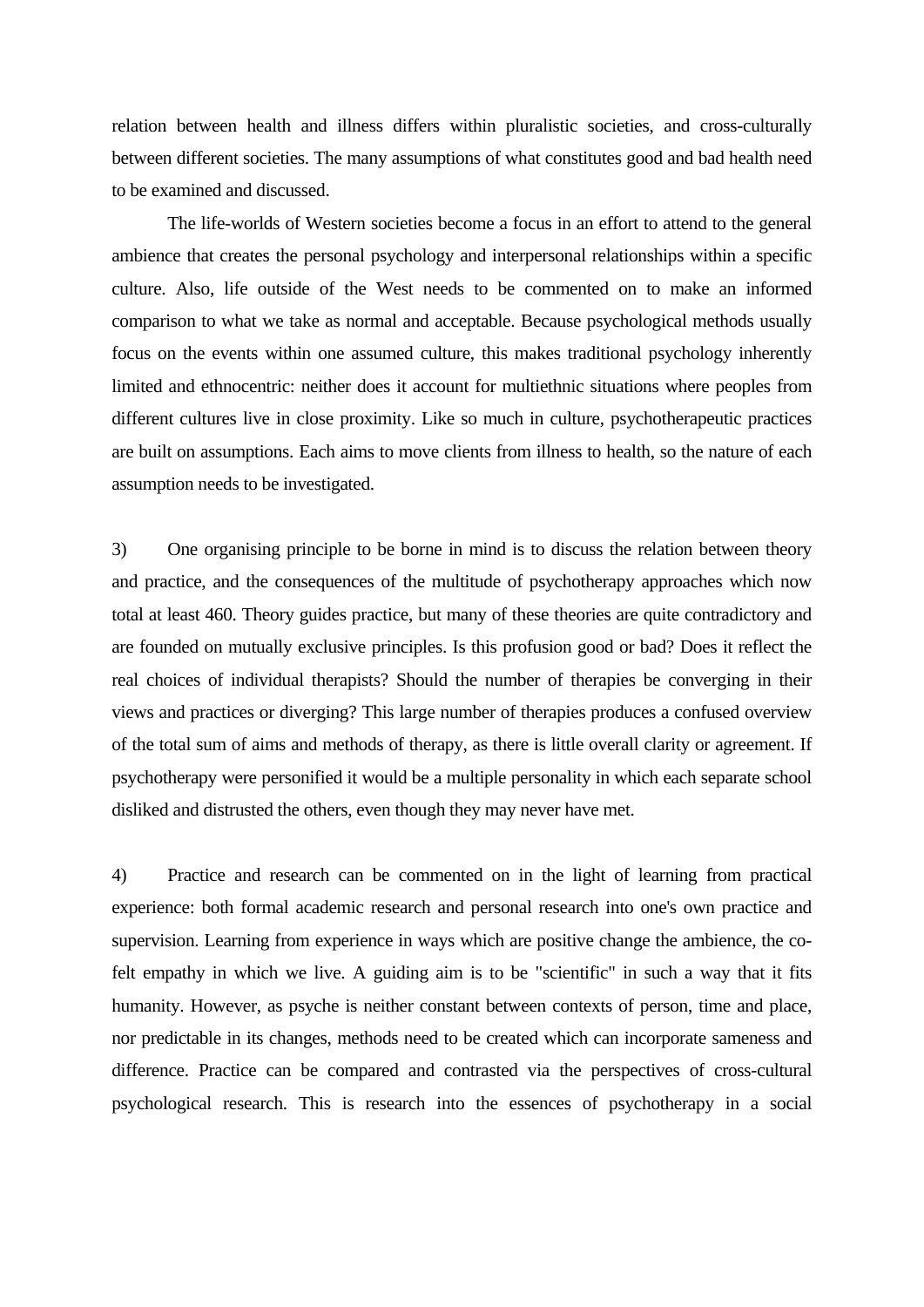constructionist manner. Descriptive data on the essences and interrelations of the therapeutic role, client personality, insight, empathy, belief, trust, faith, change, power, defensiveness and coping are all urgently required. Key themes that need to be dealt with include - how much freedom can individual therapists have to practice as they want? Versus, how much should therapists practice within a single style of working? Versus, what fundamental rules or boundaries should be in place that no practitioner should transgress?

 Following the inspiration of Edmund Husserl, who argued against the epistemological and methodological mistake of applying hard science to psychology from as early as 1911, social constructionism in a phenomenological manner can restart the human sciences. Psychotherapy has a prime place in this venture because therapists have a mass of detailed experience that waits to be codified. Like Husserl, social constructionists can rally to the motto "to the things themselves", or more precisely, "to the carefully considered appearances of the things themselves". Social constructionism can investigate the theory, practice and research of psychotherapy with as open a mind as possible, in an attempt to capture the temporal and intersubjective phenomena of therapy as they occur. All epistemological, ontological and methodological mistakes and illusions need to be cleared away to leave only non-exploitative, ethical and minimally ethnocentric data about the social reality of psychotherapy. If psychotherapy continues ungrounded, without proper evidence that can be agreed by the community of workers, then it cannot progress. Don Quixote acted out his illusions and ideals in search of a perfect woman and a perfect world. Social constructionists do not need to attack windmills. They do attempt to solve real problems.

## **References**

Bakhurst, D. (1991) *Consciousness and revolution in Soviet philosophy from the Bolsehviks to Evald Ilyenkov*. Cambridge: Cambridge University Press.

Berger, P. & Luckmann, T. (1966) *The social construction of reality: A treatise in the sociology*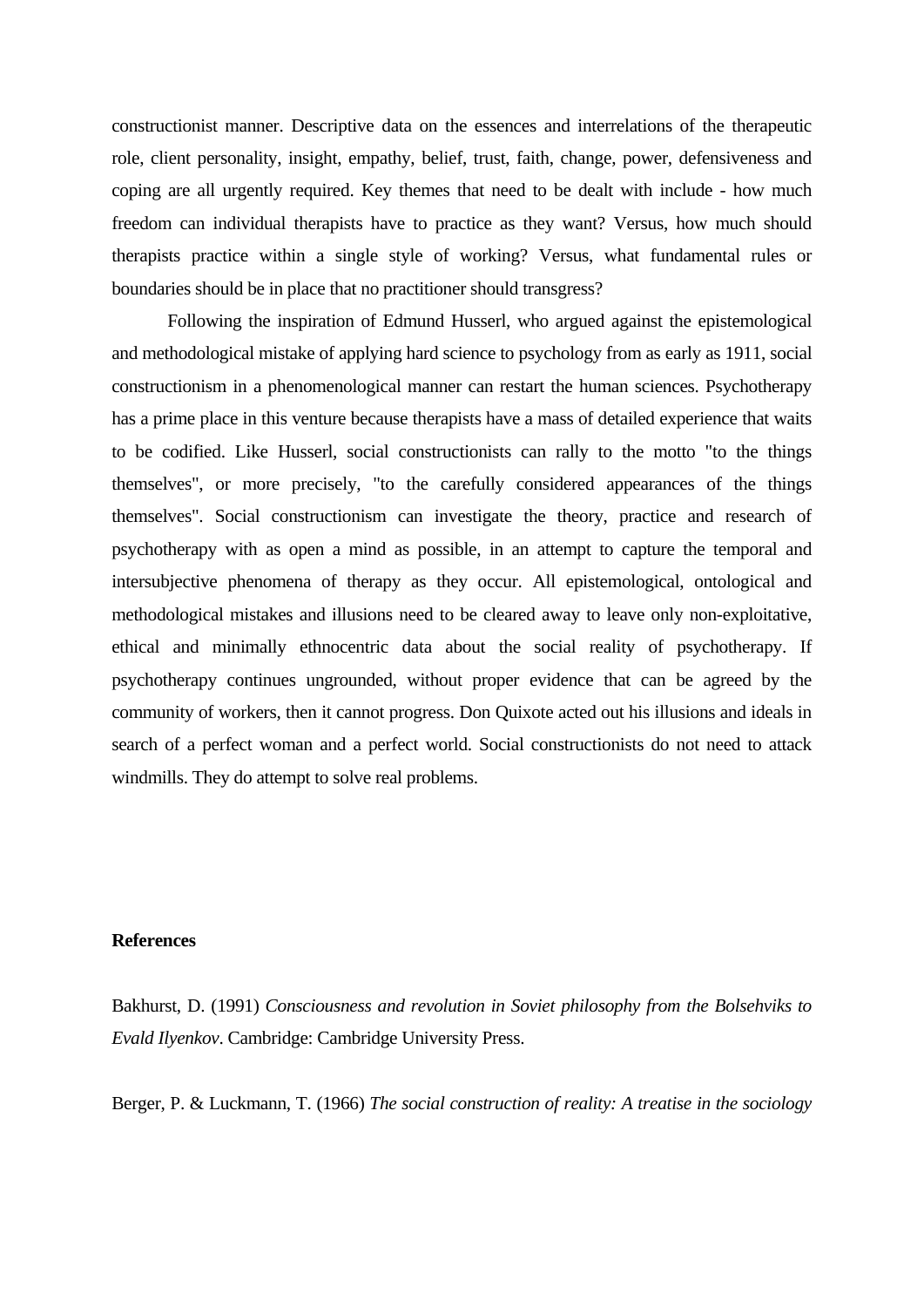*of knowledge*. Harmondsworth: Penguin.

Bernet, R., Kern, I. & Marbach, E. (1989) *Edmund Husserl: Darstellung seins Denkens*. Hamburg: Felix Meiner Verlag.

\_\_\_\_\_\_\_\_\_\_\_\_\_\_\_\_\_\_\_\_\_\_\_\_\_\_\_\_\_\_\_\_\_\_ (1993) *An introduction to Husserlian phenomenology*. Evanston: Northwestern University Press. (original work published in 1989)

Billig, M. (1987) *Arguing and thinking*. Cambridge: Cambridge University Press.

\_\_\_\_\_\_\_\_\_\_ (1991) *Ideology and opinions*. London: Sage.

Dow, J. (1986) Universal aspects of symbolic healing. *American Anthropologist, 88,* 56-69.

Edwards, D. & Potter, J. (1992) *Discursive psychology*. London: Sage.

Edwards, D., Potter, J., & Middleton, D. (1992) Toward a discursive psychology of remembering. *The Psychologist, October,* 441-446.

Gergen, K.J. (1985) The social constructionist movement in modern psychology. *American Psychologist, 40(3),* 266-275.

Goleman, D. (1986) Psychiatry: guide to therapy is fiercely opposed. *New York Times*, 23 Sept, C1 & C12.

Grace, G.W. (1987) *The linguistic construction of reality.* London: Croom Helm.

Harre, R. (1984) Social elements as mind. *British Journal of Medical Psychology, 57*, 127-135.

\_\_\_\_\_\_\_\_\_ (1985) *Motives and mechanisms: Introduction to the psychology of action*. London: Methuen.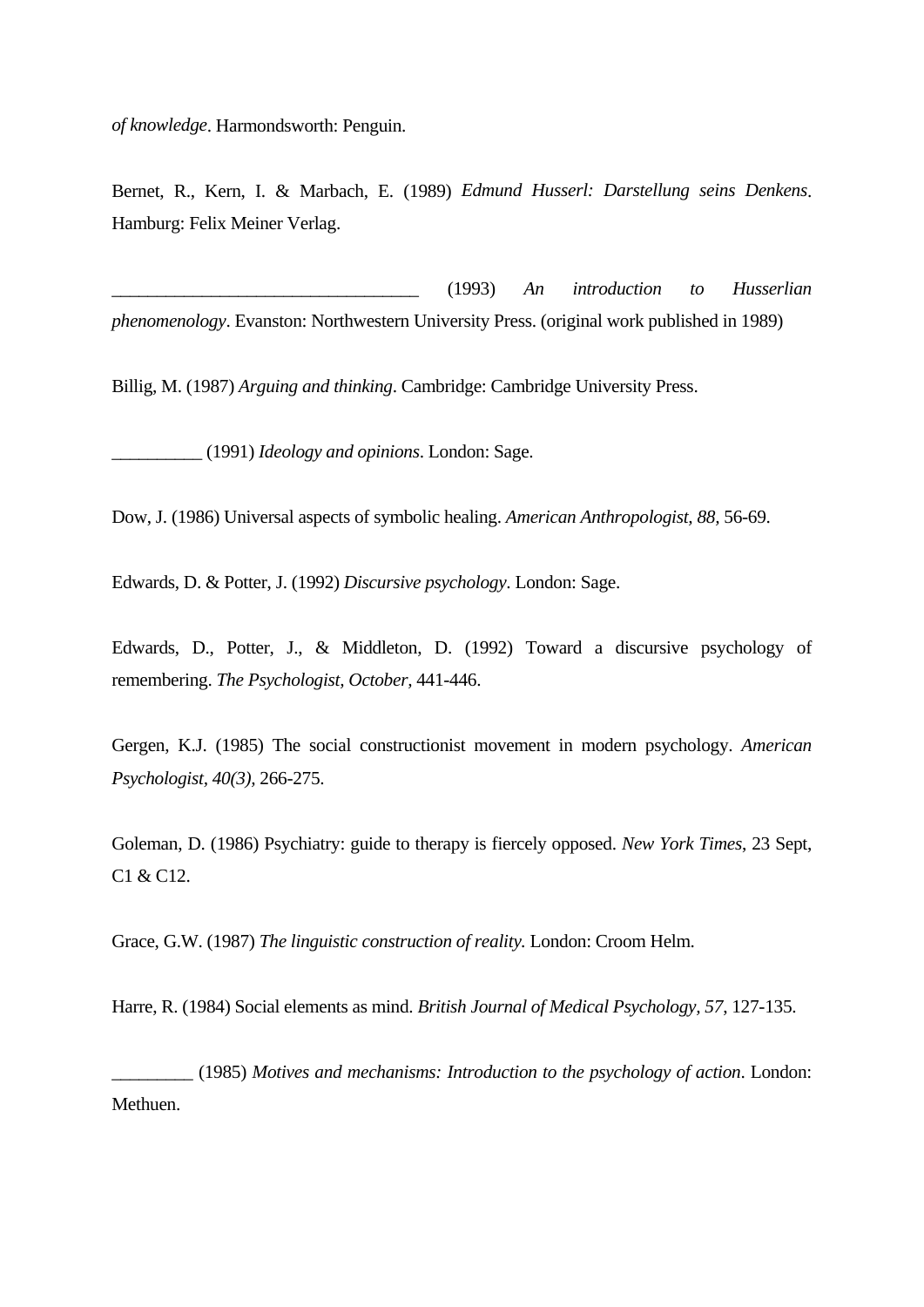\_\_\_\_\_\_\_\_\_ (Ed.) (1988) *The social construction of emotions*. Oxford: Basil Blackwell

\_\_\_\_\_\_\_\_\_ (1990) *Pronouns and people: Linguistic construction of social and personal identity*. Oxford: Blackwell.

\_\_\_\_\_\_\_\_\_ (1991) *Physical being: A theory for a corporeal psychology*. Oxford: Basil Blackwell.

\_\_\_\_\_\_\_\_\_ (1993) *Social being: Theory for a social psychology (2nd ed.)*. Oxford: Basil Blackwell.

Harre, R. & Gillett, G. (1994) *Discursive mind*. London: Sage.

Heidegger, M. (1953) *Sein und zeit*. (7th ed). Tubingen: Max Niemeyer Verlag.

\_\_\_\_\_\_\_\_\_\_\_\_\_ (1962) *Being and time*. (trans J. Macquarrie & E. Robinson). Oxford: Basil Blackwell.

Helman, C. (1990) *Culture, health and illness* (2nd ed.) London: Wright. Holstein, J.A. & Miller, G. (1993) *Reconsidering social constructionism: Debates in social problems theory*. Aldine de Gruyter.

Hughes, C.C. & Simons, R.C. (Eds) (1985) *Culture-bound syndromes*. Dordrecht: Reidel.

Husserl, E. (1952) *Ideen zu einer reinen phanomenologie und phanomenologischen philosophie, zweites buch*. The Hague: Nijhoff.

\_\_\_\_\_\_\_\_\_\_\_ (1954) *Die krisis der Europaischen wissenschaften und die transcendentale phanomenologie*. The Hague: Nijhoff.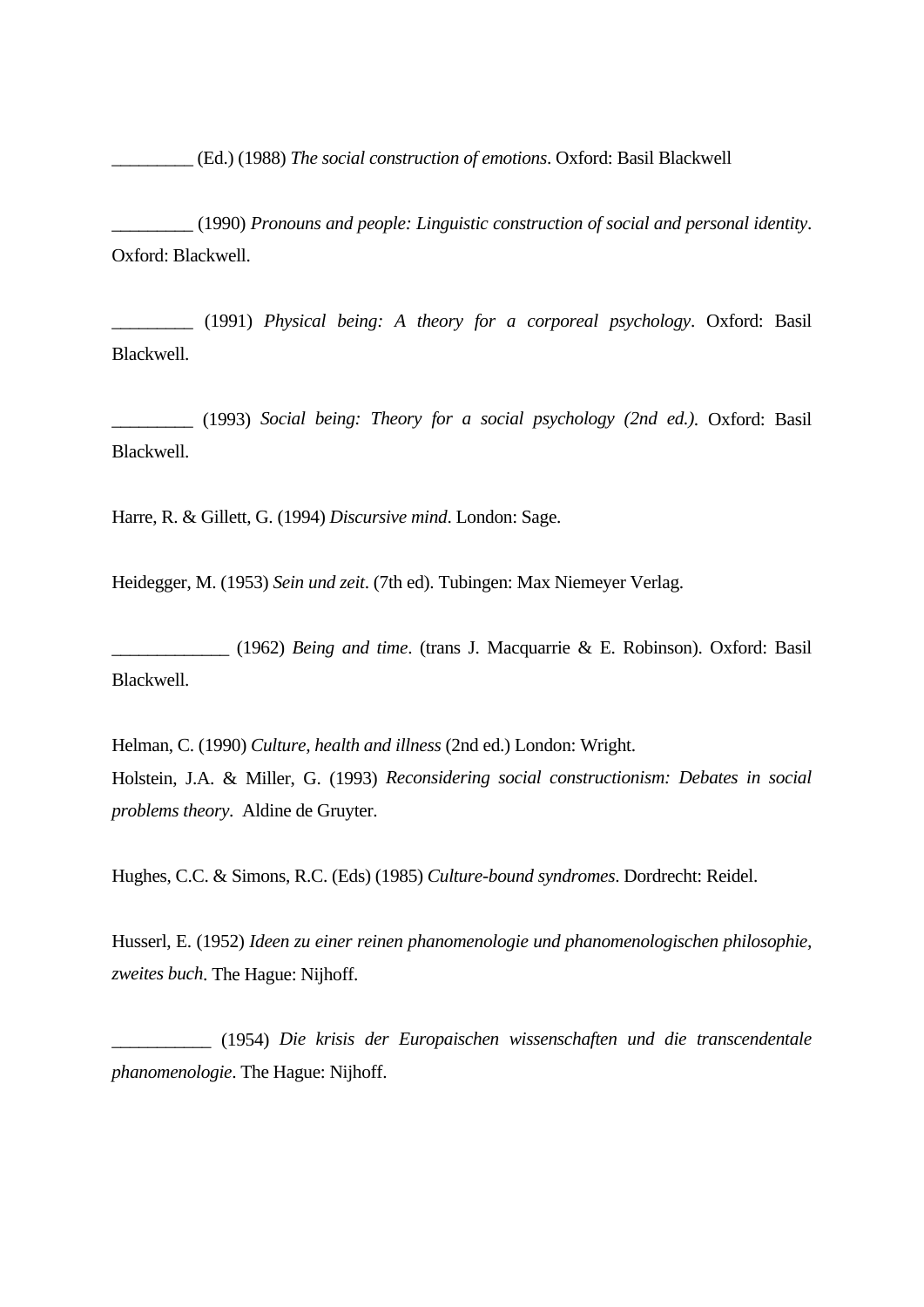\_\_\_\_\_\_\_\_\_\_\_ (1966) *Zur phanomenologie des inneren zeitbewusstseins (1893/1917)*. The Hague: Nijhoff.

\_\_\_\_\_\_\_\_\_\_\_ (1968) *Phanomenologische psychologie*. The Hague: Nijhoff.

\_\_\_\_\_\_\_\_\_\_\_ (1970) *The crisis of European sciences and transcendental phenomenology*. (trans D. Carr) Evanston: Northwestern University Press. (Original work published 1936)

\_\_\_\_\_\_\_\_\_\_\_ (1977) *Phenomenological psychology*. (trans. J. Scanlon) The Hague: Nijhoff. (Lectures of 1925)

\_\_\_\_\_\_\_\_\_\_\_ (1981) "Phenomenology" Edmund Husserl's article for The Encyclopaedia Britannica (1927) (trans Richard E. Palmer) In P. McCormick & F.A. Elliston (Eds) *Husserl: Shorter works*. (pp. 21-35) Notre Dame: University of Notre Dame Press. (Translated and edited work published in *The Encyclopaedia Britannica* 1929).

\_\_\_\_\_\_\_\_\_\_\_ (1989) *Ideas pertaining to a pure phenomenology and to a phenomenological philosophy: Second book*. (trans R. Rojcewicz & A. Schuwer) Dordrecht: Kluwer. (Original work published 1928)

\_\_\_\_\_\_\_\_\_\_\_ (1991) *On the phenomenology of the consciousness of internal time (1893-1917)*. (trans J.B. Brough) Dordrecht: Kluwer.

Korzybski, A. (1933) *Science and sanity*. Lakeville: International non-Aristotelian Library Publishing Company.

Kuhn, T.S. (1970) *The structure of scientific revolutions* (2nd ed) Chicago: University of Chicago Press.

Littlewood, R. & Lipsedge, M. (1987) The butterfly and the serpent. *Culture, Medicine & Psychiatry, 11*, 289-335.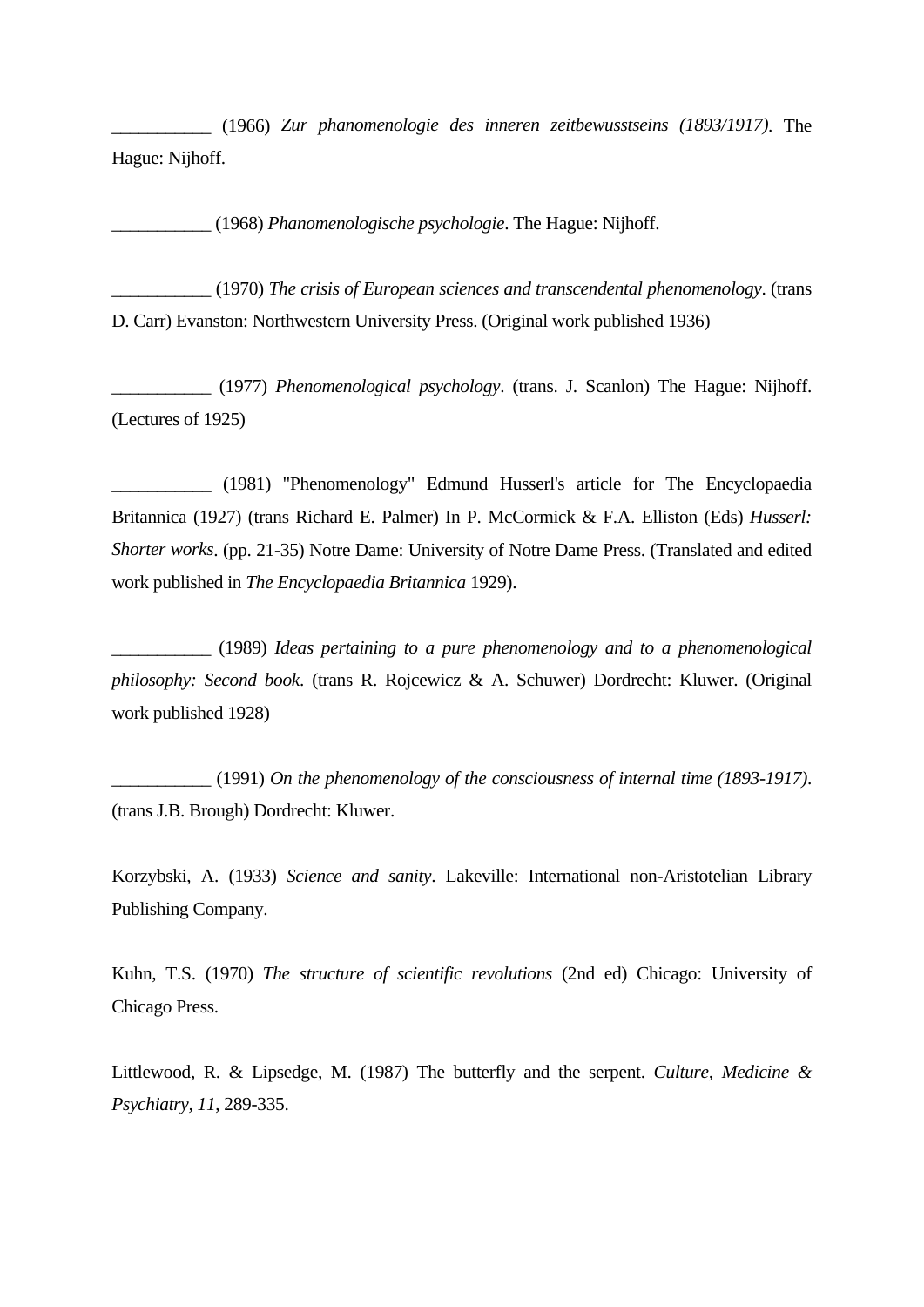Lutz, C.A. (1988) *Unnatural emotions: everyday sentiments on a Micronesian atoll and their challenge to Western theory*. Chicago: University Press of Chicago.

McNamee, S. & Gergen, K.J. (Eds) (1992) *Therapy as social construction*. London: Sage.

Mair, M. (1989) *Between psychology and psychotherapy: A poetics of experience*. London: Routledge.

Middleton, D. & Edwards, D. (1989) *Collective remembering*. London: Sage.

Moerman, D.E. (1979) Anthropology of symbolic healing. *Current Anthropology, 20(1),* 59-80.

Orne, M.T. (1962) On the social psychology of the psychological experiment: With particular reference to demand characteristics and their implications. *American Psychologist, 17*, 776-783.

Owen, I.R. (1990). Re-emphasising a person-centred approach. *Counselling, 1(3)*, 92-94.

\_\_\_\_\_\_\_\_\_\_ (1991a) The application of some ideas from anthropology to counseling, therapy and cross-cultural counseling. In E.L. Herr & J. McFadden (Eds) in *Challenges of cultural and racial diversity to counseling, vol. 1*, (pp. 37-40). Alexandria: American Association for Counseling and Development.

\_\_\_\_\_\_\_\_\_\_ (1991b) Cultural theory, the politics of desire and the social construction of psychotherapy. Unpublished MA thesis. Yellow Springs, Ohio: Antioch University.

\_\_\_\_\_\_\_\_\_\_ (1992a) Using cultural theory to analyze psychotherapy. *Counselling Psychology Quarterly, 5(2)*, 199-212.

\_\_\_\_\_\_\_\_\_\_ (1992b) Applying social construction to psychotherapy. *Counselling Psychology*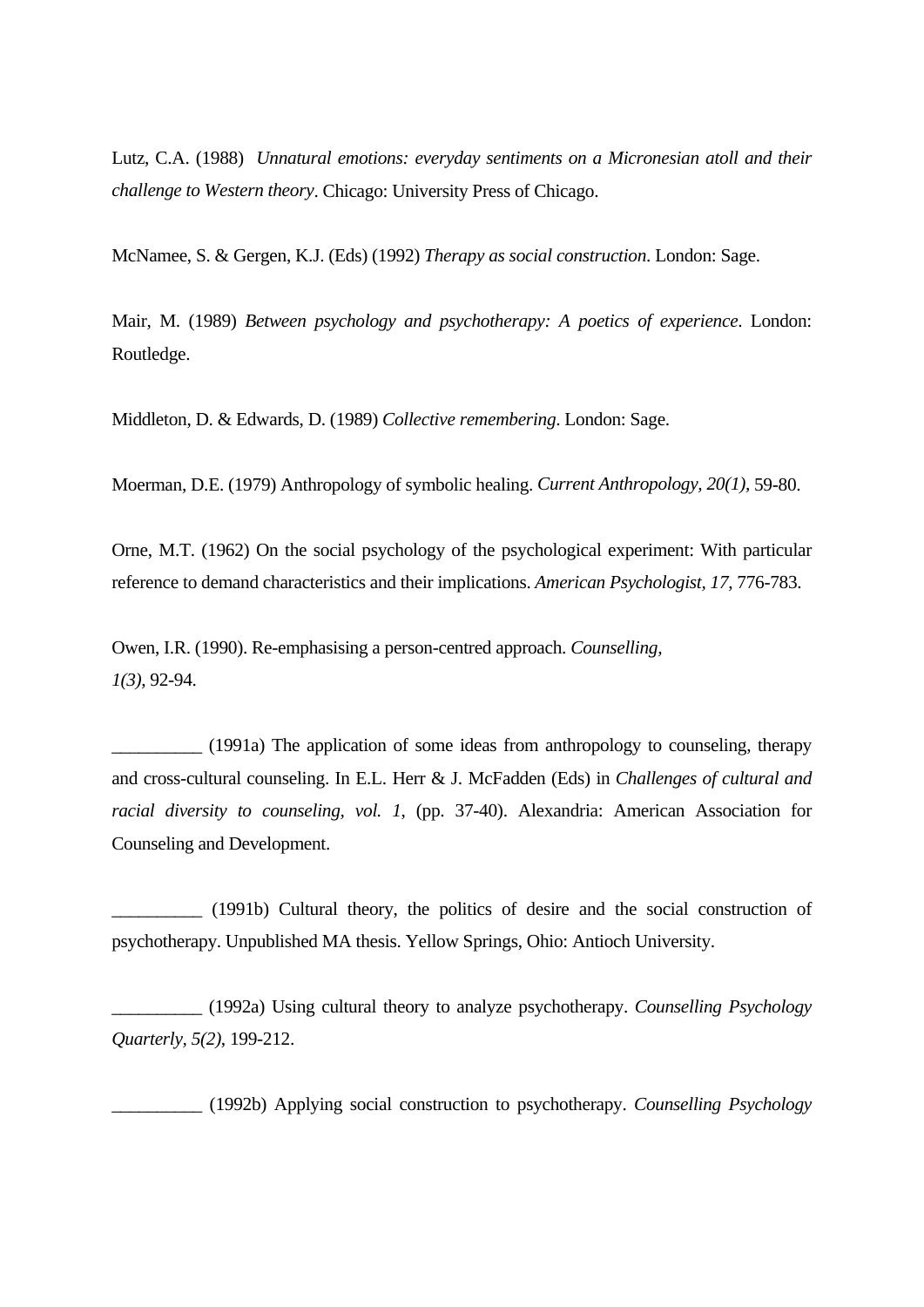*Quarterly, 5(4)*, 385-402.

\_\_\_\_\_\_\_\_\_\_ (1993a) Towards a sociology of psychotherapy. *Counselling Psychology Review, 8(1)*, 6-9.

\_\_\_\_\_\_\_\_\_\_ (1993b) On desire: Its development and some clinical examples. *The British Journal of Medical Psychology, 66(3)*, 229-238.

\_\_\_\_\_\_\_\_\_\_ (1994) On *Being and time*, part one: Method and overview. *The British Psychological Society, Psychotherapy Section Newsletter, 15*, 27-38.

Prince, R.H. (1976) Psychotherapy as the manipulation of endogenous healing mechanisms: A transcultural survey. *Transcultural Psychiatric Research Review, 13,* 115-133.

Salmon, P. (1992) Research in a different voice: An invitation from the research editor. *Changes*, *10*, 165-170.

Sartre, J.-P. (1939) *Equisse d'une theorie des emotions*. Paris: Hermann.

\_\_\_\_\_\_\_\_\_\_\_\_\_ (1962) *Sketch for a theory of the emotions*. (trans P. Mairet) London: Methuen.

Semin, S.R. & Gergen, K.J. (Eds) (1990) *Everyday understanding: Social and scientific implications.* London: Sage.

Shotter, J. (1993) *Cultural politics of everyday life: Social constructionism, rhetoric and knowing of the third kind*. Milton Keynes: Open University Press.

Wardwell, W.I. (1973) Christian Science and spiritual healing. (pp. 72-87) In R.H. Cox (Ed.) *Religious systems and psychotherapy.* Springfield: C.C. Thomas.

Watzlawick, P. (Ed.) (1984) *The invented reality: How do we know what we believe we know?*